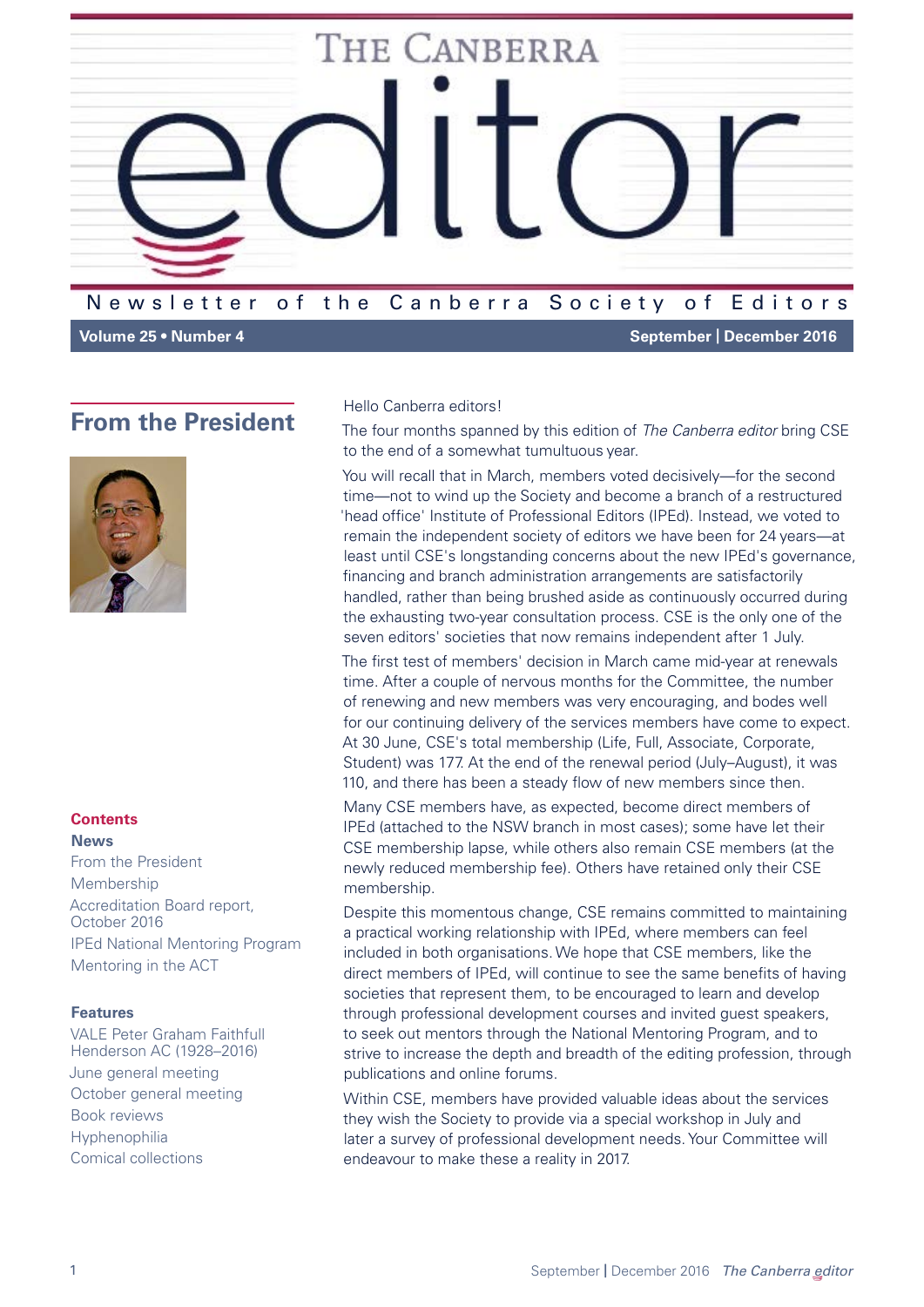





At our Annual General Meeting in August, I was re-elected for a second term as President. Several Committee members were also re-elected to their positions, and we were fortunate to have others step forward to fill vacancies. Your full Committee for 2016–17 is listed on the back page. Our only vacant position as we go to press is for our General Meetings Coordinator—which was briefly held by Melanie Davies.

At the AGM, we said farewell to our Treasurer, Ed Highley, who has, like CSE's other five Honorary Life Members, served CSE in many positions over many years.

Ed's Treasurer's Report to the AGM confirmed CSE's very sound financial position, thanks to prudent budgeting over past years, and especially thanks to the financial success of the 2015 biennial IPEd national conference. CSE's substantial reserves, if well-managed, will enable us to continue providing—and sometimes subsidising—quality services to members.

Personally, I enjoyed the AGM particularly because other experienced members gave me a lot of support and worked hard to ensure it all ran smoothly. I thank them for that.

At our well-attended post-AGM dinner, our Immediate Past President, Alan Cummine, entertained us with some outstanding *a cappella* renditions of favourite comedic songs and poems. It was a special night.

Our well-attended general meetings in September and October heard excellent and valuable presentations from David Whitbread and Dr

> Andina Faragher, maintaining the high standard of CSE's guest speakers. You should find a report on Andina Faragher's presentation elsewhere in this edition.

> Also in this edition you can acknowledge CSE's eight new Accredited Editors, who succeeded in the exam in June this year. Congratulations to you all. In his report, Accreditation Board Chairman, CSE's Honorary Life Member Ted Briggs, has some salutary messages for those contemplating sitting the next exam. I commend those messages to you.

This year also marked the 'retirement' of Dr Janet Salisbury. Janet was a founding and longstanding active member and supporter of CSE, and is best known for creating and building up Biotext, a leading and innovative integrated research/ writing/editing/design business. A significant number of CSE members now have careers that have benefited from Janet's vision and enterprise at Biotext.

Our last event of the year was our end-of-year/Christmas dinner. Gathering once again for the great food and atmosphere of University House, we were entertained after dinner by K. J. (Katie) Taylor, a 'Canberra native' and young, award-winning author of fantasy novels. Katie spoke glowingly of a good editor being an author's best friend and ally, with laugh-out-loud stories of the tribulations of modern authors and publishers who 'economise' on their engagement of our profession.

It was a rewarding and uplifting note on which to end a memorable year for our Society.

Please accept my thanks to all members for continuing to support CSE, and especially to those who contribute to making the Society function smoothly and harmoniously.

I trust you all have a safe and joyous Christmas and holiday season, and I look forward to seeing you and working with you in the new year.

**Johann Idriss** President





AGM and post-AGM dinner. *Photos by Farid Rahimi.*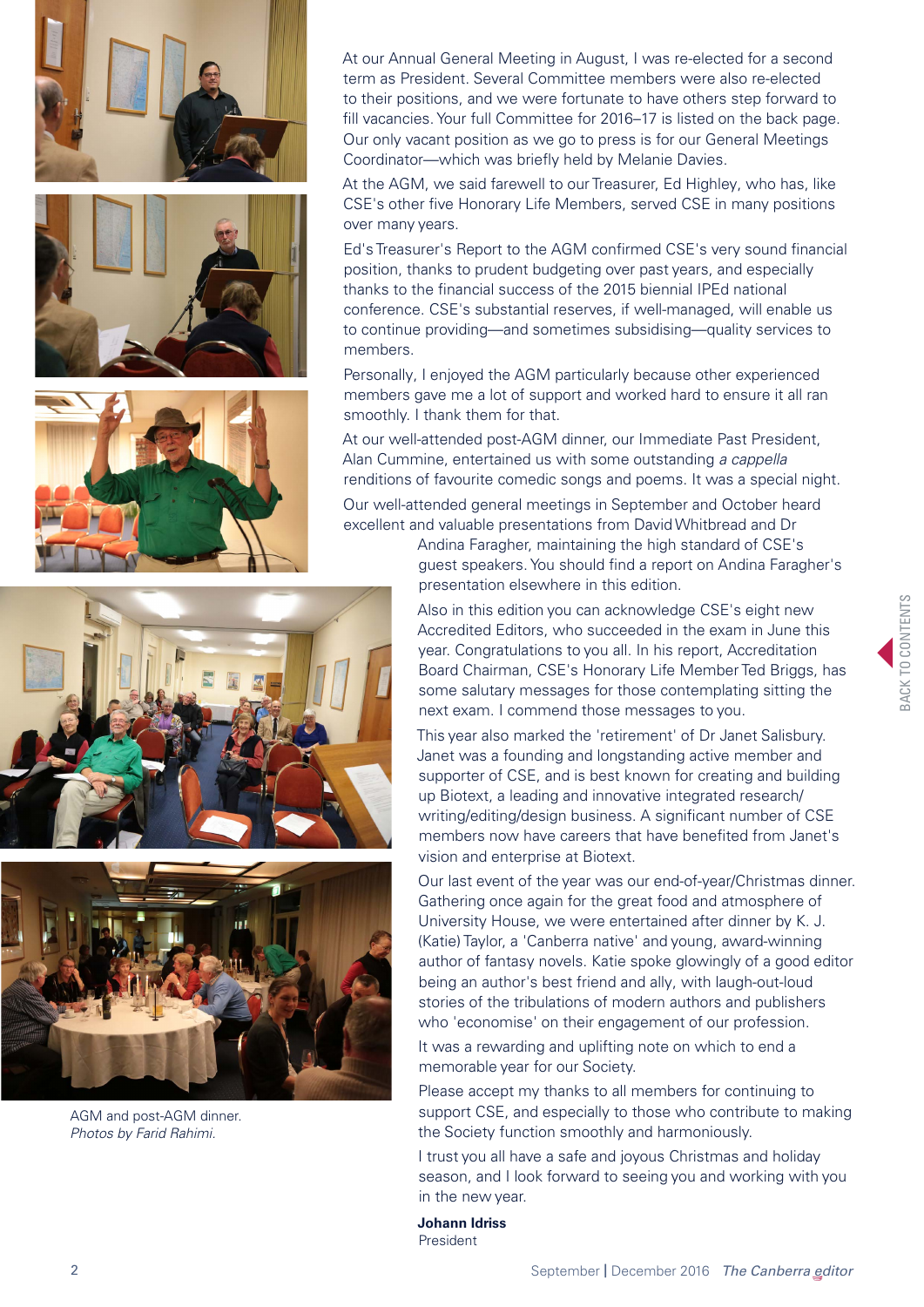# <span id="page-2-0"></span>**[Membership](#page-2-0) New CSE members**<br>A warm welcome to these new members!

### Full members

### Associate members

- Katy Norman Alison Darby Jules Jauregui Deborah Fleming Martin Holmes (who has rejoined after a stint overseas)
- Kyra Miles Supreeya Jindaphan Taryn Donohue Melanie Davies Lisa Teasdale

We're thrilled that many of our members have renewed their memberships, and we look forward to another great year with the Society!

### **Linda Weber AE**

Membership Secretary and Public Officer

### **Accreditation exam**

Of the 85 candidates who sat the exam on 25 June, 40 passed the exam and have become IPEd Accredited Editors. This includes eight who sat the exam in Canberra:

- Alison Darby
- Geoff Dawson
- Lisa Lines
- Matthew Sidebotham
- Mel Martin
- Nigel Brew
- Pam Faulks
- Rachael Willoughby

The exam was held at Cliftons (training and conference centres) in Brisbane, Sydney, Canberra, Melbourne, Adelaide and Perth, and at the Quill Consultancy in Hobart (a partner of Cliftons). In addition, two candidates (both of whom are CSE members) sat the exam in overseas venues under special invigilation arrangements.

The pass rate in 2016 was 47 per cent. This is lower than pass rates in all previous exams, which ranged from 51 to 85 per cent.

The Accreditation Board looked at a number of factors that may have influenced this result. First, we considered whether this year's exam paper was more difficult than previous papers. The exam was produced by the same team that generated the 2014 exam, which had a 63 per cent pass rate, and it was thought that this did not affect the results.

We wondered whether the change to the on-screen format may have affected the results, but candidates generally thought the ability to work on-screen made it easier to complete the paper this year. The screen layout allowed a much simpler presentation of most questions and answers.

The markers also noted many very basic errors that candidates ought to have picked up regardless of the medium by which exam was presented.

Marking was also completed by an experienced team who had all marked previous exam papers, many in the previous exam in 2014. In addition, marking is always reviewed across the whole team of markers to ensure consistency, and marking was considered to be at the same level as in the past.

Further, a high proportion of candidates still did exceptionally well, clearly demonstrating their knowledge and skills as editors.

### <span id="page-2-1"></span>**Accreditation Board report**, October 2016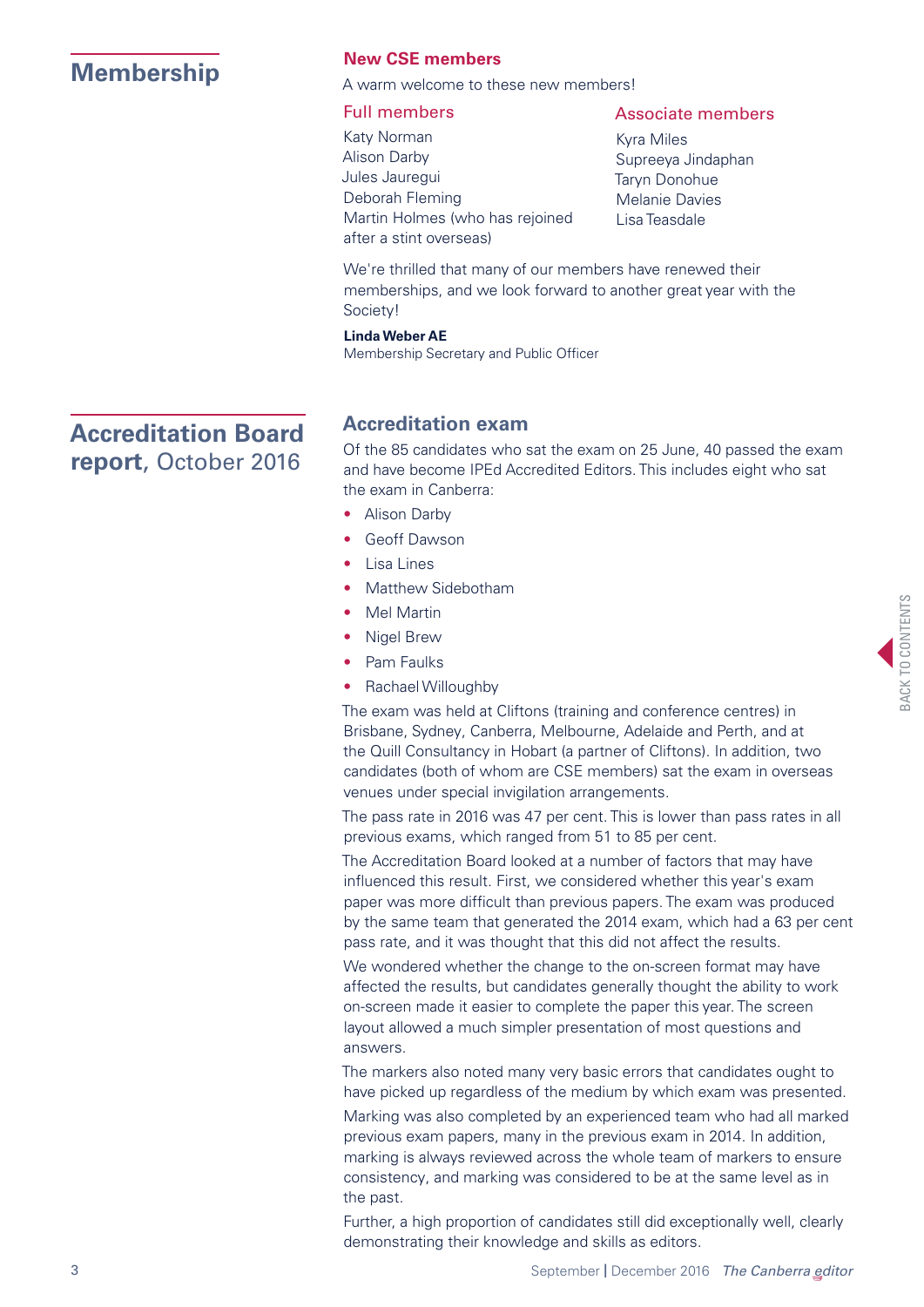**Accreditation renewal**

Editors who gained accreditation in 2011 were required to renew their accreditation this year. Of the 62 Accredited Editors from 2011, 41 have renewed. There were also two renewals from the previous year. This is a lower renewal rate than we'd expect; so we intend to follow up Accredited Editors who didn't renew (and who haven't retired) to find out their reasons for not renewing.

## <span id="page-3-0"></span>**IPEd National Mentoring Program**

The marking team observed that many candidates appeared to lack both solid training in editing and broad editorial experience; many did not manage to demonstrate quite basic editorial skills, particularly in Parts 2 and 3 of the paper. Indeed, almost 20 per cent of candidates had less than the recommended minimum three years of full-time experience. Some candidates showed skills in particular specialities, but lacked broader editorial skills. Many candidates ignored the brief not to rewrite in Part 2, and many both introduced errors and missed errors that needed correction. The markers also felt that many candidates made poor choices of questions in Part 3, attempting specialist questions that were beyond their experience.

One of the limitations of our work with Cliftons is that the company works entirely with PCs, and not Macintosh computers. The Accreditation Board wanted to ensure equal access for all candidates, and so organised with Cliftons to hire Macs for those candidates who specified a Mac on their registration form. Unfortunately, on the day, some candidates in Melbourne, Brisbane and Perth (but not in Sydney, Canberra or Adelaide) experienced problems with the Macs. These candidates were helped by invigilators when they experienced problems, and were given additional time at the end of the exam to make up for any loss of time or work. Subsequent research has provided some evidence that the problems we encountered are related to the settings used in Track Changes and have a simple solution. The Accreditation Board is working with Cliftons to ensure these problems do not happen next time.

We recommend that editing societies and branches of IPEd continue to offer workshops to members on developing style sheets, working with authors, working to the brief (the difference between copyediting and rewriting, for instance), structural editing, grammar and basic language skills, and the publication process, as well as on basic editorial skills and more specialised skills to prepare editors for the current environment or particular specialities.

In conclusion, the Accreditation Board believes the change to the onscreen format has been a success, and we will continue to develop and refine this format for future exams.

Looking ahead, it is expected that the next exam will be held as early as possible in 2018 (perhaps April or May), and that the exact date will be announced in late 2017. The Accreditation Board would like to have offered an exam in the second half of 2017, but this would have been too close to the 2017 biennial national conference.

### **Ted Briggs**

CSE Honorary Life Member Chairman, IPEd Accreditation Board

For this issue, and with the accreditation exam now behind us, here is an article that one of Elizabeth Murphy's exam-preparation mentees wrote for *Blue Pencil* (NSW Branch of IPEd). Melissa's article spells out a lot about how the National Mentoring Program works, and shows that it can be enjoyable and that both mentor and mentee can learn a lot from the experience.

Following it, is Elizabeth's response to the *Blue Pencil* article. Elizabeth urges anyone thinking about seeking guidance from a mentor, or anyone who has some skill to offer to a mentee, to get in touch with either Ted Briggs or her (see contact details below), or your local mentoring coordinator. They can send you all the information you need to get started on a really rewarding journey.

**Elizabeth Manning Murphy DE** emmurphy.words@gmail.[com](mailto:emmurphy%40ozemail.com.au?subject=) **Ted Briggs AE** tedbriggs@grapevine.com.au Joint National Coordinators: IPEd National Mentoring Program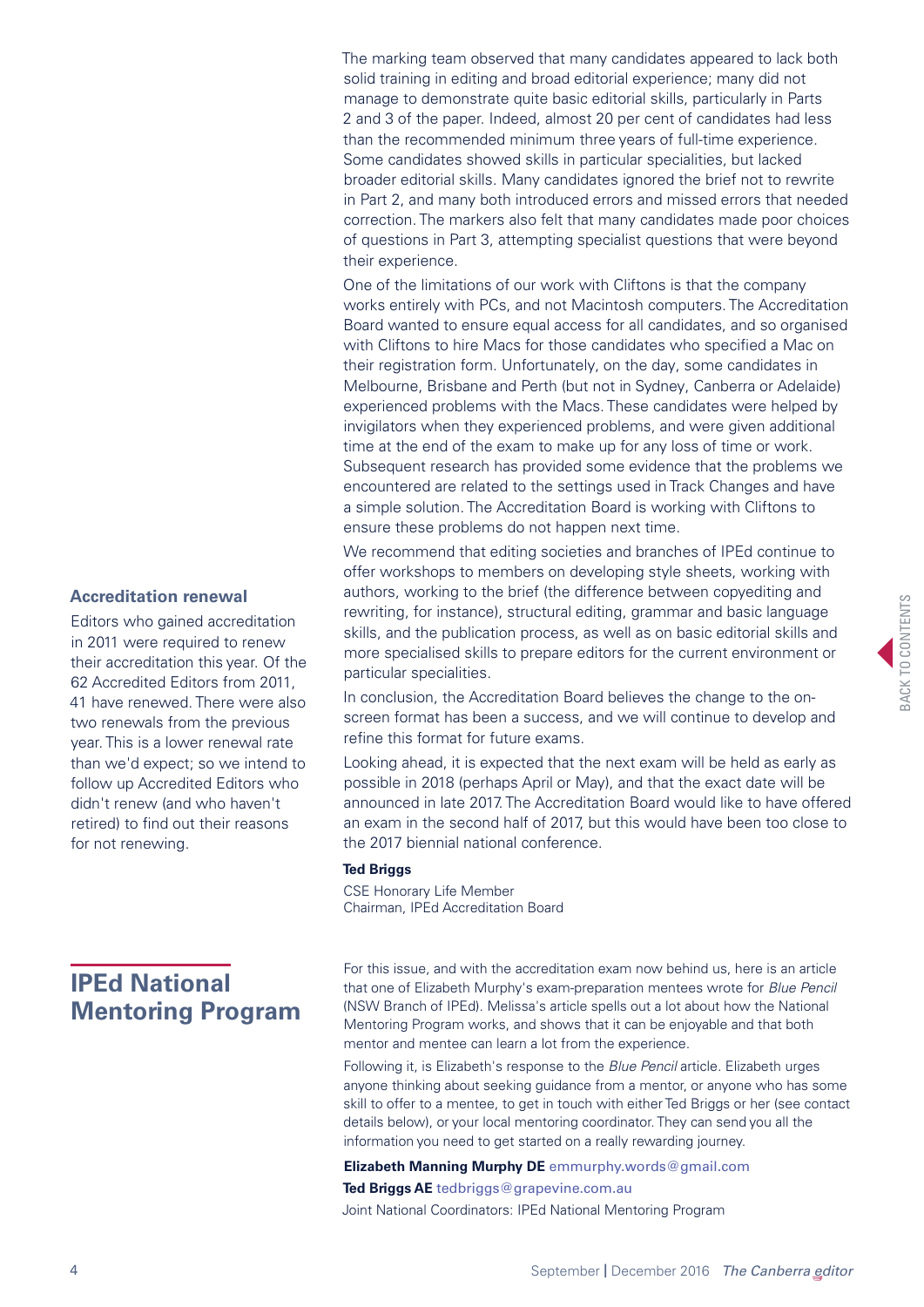### **A mentoring tale, part one**

In 2015, I attended the 'Grammar in a Nutshell' workshop delivered by Elizabeth Manning Murphy (DE), and was inspired and entertained by her presentation style. How could grammar be such fun? I approached her and we established a mentorship with the aim of giving me a strategy for the 2016 IPEd exam. Elizabeth was clear that this was to be a menteedriven arrangement; so I pored over the *Australian Standards for Editing Practice*, established a list of areas that I knew were my weaknesses, and we went from there. We conducted our sessions via Skype as I am based in Sydney and Elizabeth is in Canberra. I went to Canberra for one meeting when we got together for lunch—and a switch of the mentor role as I worked with Elizabeth on using LinkedIn.

I felt fully prepared for the IPEd exam after our series of mentoring sessions. Elizabeth was very generous with her time, but I had to deliver the goods. Before each session, I had to practise parts of the exam within the set times we discussed for the exam strategy, or I raised questions about grammar points that I needed to understand more fully. I also boosted my collection of editor references and grammar books based on Elizabeth's guidance. I spent far more time studying these references than I would have done without the impetus of having homework to do for our next Skype session.

An unexpected benefit of mentoring was where our conversations would go. I gained insights into Elizabeth's experience of working with postgraduate students and with government, and her participation with the Canberra Society of Editors. She, in turn, learned of current trends that I knew from my work in book publishing. Anecdotes were shared about Sydney and Melbourne publishers and colleagues. Having the breadth of knowledge to share from our different positions in publishing—and being from different generations—allowed for great exchanges. A friendship has blossomed from our experience.

I was very grateful for having this contact, especially with the solitary nature of being a freelance editor. We shared some personal stories about our lives and this is a great advantage when you don't have colleagues you see every day in the workplace. The proof of the success of this mentorship: I actually enjoyed the exam. I had been anxious about sitting it because I had not sat an exam for many years. This mentorship gave me the confidence to do my best—I couldn't let Elizabeth down!

#### **Melissa Faulkner**

### **A mentoring tale, part two—the other end of the Skype hook-up**

Melissa Faulkner ('A mentoring tale', Editors NSW *Blue Pencil*, August 2016) rightly says that her mentorship with me was to be mentee driven. The mentor shouldn't impose anything, but should gently nudge the mentee along a path that will help them to achieve their own goals.

Our partnership for the months preceding the last accreditation exam was very enjoyable for me and, like Melissa, I learned a lot along the way through swapping stories, chatting about editing and all aspects of the publishing industry, and even getting involved in social media—a foreign country to me.

Our national program is clear about what you can be mentored in: anything at all, provided it has some relevance to editing. Some programs are restricted to mentoring in basic editing skills, some regard participation in a mentorship as a stepping stone to the next level of membership in their organisation. Many people see mentors as wizened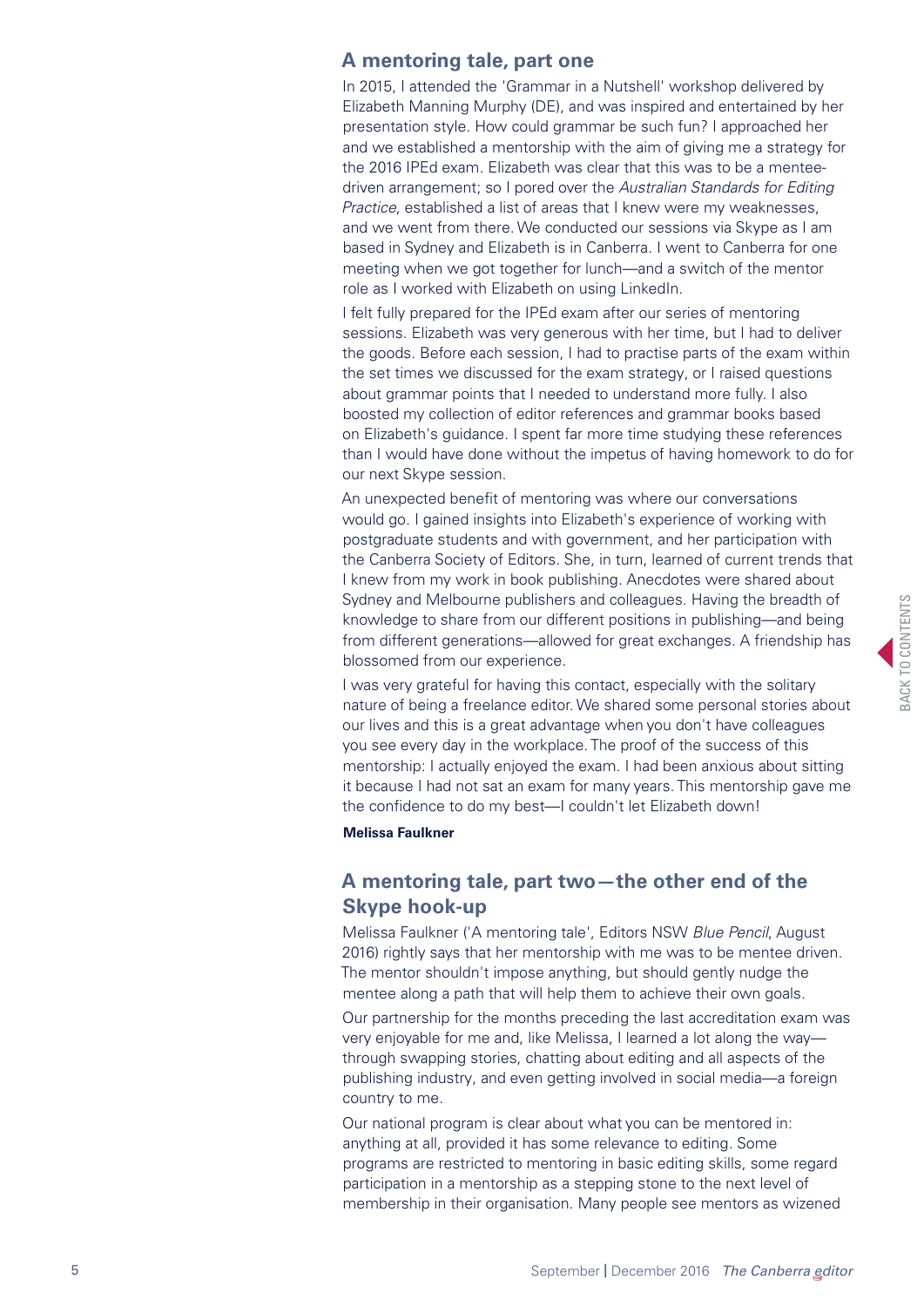The following permissions were granted for the two articles above to be reproduced in *The Canberra editor* and distributed to all IPEd branch newsletter editors through local mentoring coordinators for republication around Australia:

[Melissa] Originally published in Editors NSW *Blue Pencil*, August 2016. This work is licensed under a [Creative](http://creativecommons.org/licenses/by-nc/4.0/)  [Commons Attribution-NonCommercial 4.0](http://creativecommons.org/licenses/by-nc/4.0/)  [International License](http://creativecommons.org/licenses/by-nc/4.0/).

[Elizabeth] Originally published in Editors NSW *Blue Pencil*, September 2016.

This work is licensed under a [Creative](http://creativecommons.org/licenses/by-nc/4.0/)  [Commons Attribution-NonCommercial 4.0](http://creativecommons.org/licenses/by-nc/4.0/)  [International License](http://creativecommons.org/licenses/by-nc/4.0/).

old men with white hair and flowing beards—not so in our program: mentors just need to have a skill that a mentee would like quidance inage is not a consideration.

Melissa is right about the 'homework'. If a mentorship is to work, there has to be an understanding between mentor and mentee about what preparation the mentee needs to do between sessions, and the mentor needs to allow time to review whatever the mentee sends for checking. It's a two-way thing: we learn from each other, we respect each other in every way, we keep each other's confidences. As mentors we guide, we don't teach (though a little teaching comes into it occasionally). We help the mentee to think through their goals and how to achieve them, we point them in the direction of training if that's required, we discuss with them some of the basic skills required for editing, but we never do work for the mentee—that would be overstepping the boundaries.

Mentors in our program attend workshops before they get started on mentorships. This is to help them understand just what we in this IPEd program mean by 'mentoring' and how to handle situations that crop up in the course of mentorships.

I was delighted to have Melissa as one of several mentees leading up to the accreditation exam, and very pleased to know that she appreciated the partnership. Being a mentor is one of the most rewarding things an editor with skills and experience can do, in my opinion. As in our case, it can certainly lead to lasting friendship. Why not give it a go?

**Elizabeth Manning Murphy DE**

### <span id="page-5-0"></span>**[Mentoring in the ACT](#page-5-0)**

IPEd's mentoring program matches society members who would like to be mentored with those who have indicated their willingness to be mentors. Mentoring can focus on any aspect of professional editing. About eight hours of advice is suggested as the norm, but that can be adjusted by mutual agreement.

Members of any editing society can participate. We've had some new mentorships start in the ACT recently; so it's all happening. If anyone else would like some mentoring or if you are interested in being a mentor, I encourage you to contact me to discuss it further.

#### **Geoff Dawson**

ACT Mentoring Coordinator, and CSE Treasurer [geoffdawsonediting@gmail.com](mailto:geoffdawsonediting%40gmail.com?subject=)

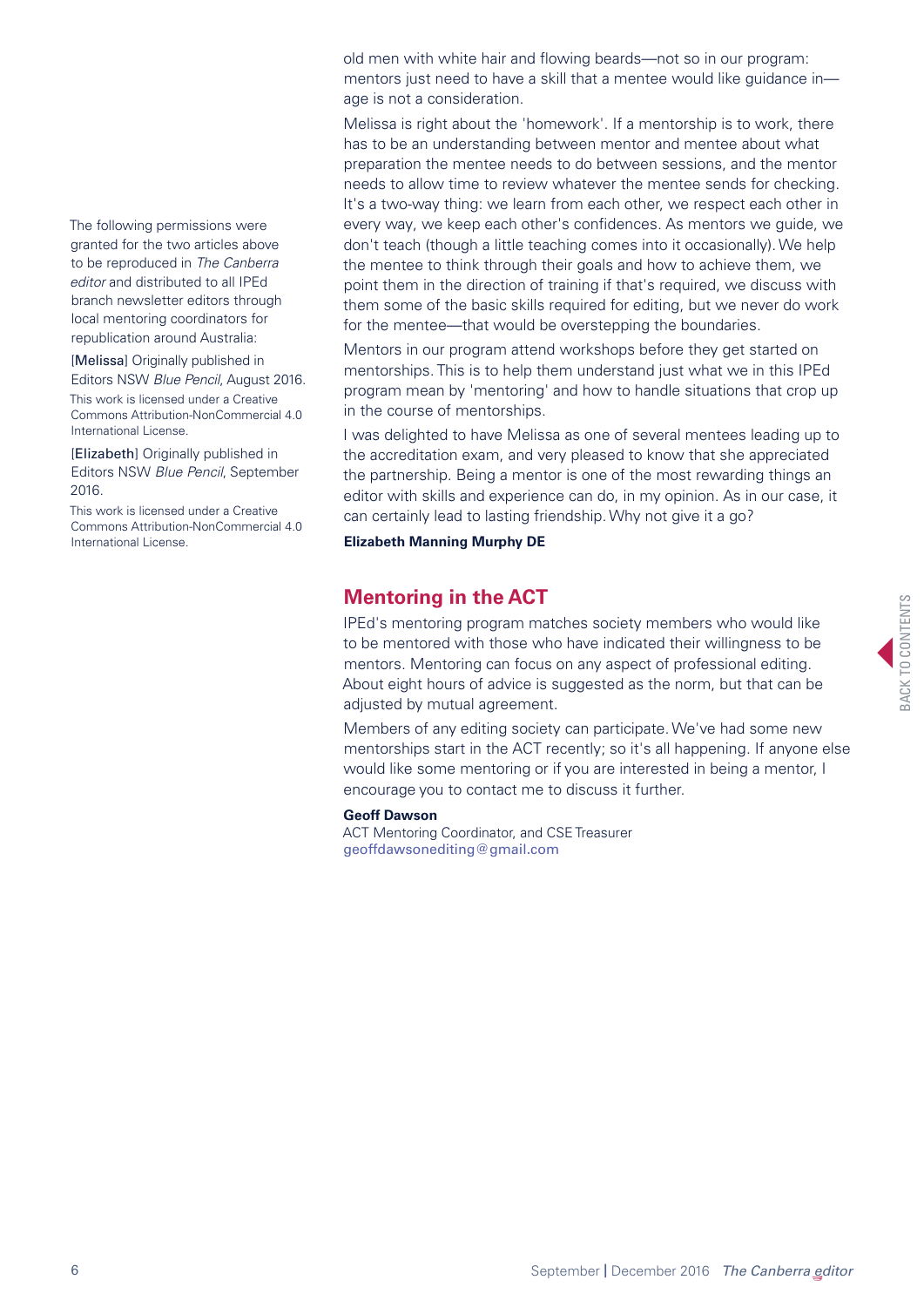## <span id="page-6-0"></span>**[VALE Peter Graham Faithfull Henderson AC](#page-6-0)** (1928–2016)





**PETER HENDERSOF** 

### One of the most distinguished CSE members was someone whose quiet, unassuming manner never betrayed his distinction in public life. Peter Graham Faithfull Henderson AC attended CSE general meetings and talked to members in order to learn a bit about editing, an occupation he was enjoying in retirement. I was one of the CSE members consulted, and as a result visited him and his wife Heather (daughter of Sir Robert Menzies) at their Canberra home a number of times. I helped him as he worked his way through a text he was editing and enjoyed conversations with him and Heather that ranged over politics, editing and community involvements.

I enjoyed our informal meetings—always a warm welcome, always a cuppa with homemade scones or biscuits, always the same calm, gentle demeanour for which Peter was well known.

Peter lived a full and interesting life, a lot of it in the senior ranks of the Australian Public Service. He was Australia's Ambassador to the Philippines from 1973 to 1975. His highest Government office was as Secretary of the Department of Foreign Affairs from 1979 to 1984. In 1985, he was made a Companion of the Order of Australia, recognising his distinguished public service. In 1986, his book *Privilege and Pleasure* was published by Methuen Haynes.

His home life was equally fulfilling: he and Heather had four children and many grandchildren and great-grandchildren. He was born on 1 October 1928 and died on 25 September 2016.

We who knew Peter as a fellow editor will remember him as a quiet person in a back row at general meetings, good company and always a true gentleman. We at CSE extend our condolences to Heather and the family at this time.

**Elizabeth Manning Murphy DE**

### <span id="page-6-1"></span>**[June general](#page-6-1)  [meeting](#page-6-1)**

### **My year of MasterDocs**

Bobby Graham first presented to us in our June general meeting in 2015. Last year, she recounted her career history and how she started to become an editor/publisher. She also recounted how she has become a digital editor in the present world of digital publishing. (See the report written by Alan Cummine in the [2015 June/July issue](http://www.editorscanberra.org/wp-content/uploads/june2015.pdf) of *The Canberra editor*.)

In June this year, Bobby presented as the Business Development Manager of [MasterDocs](http://www.masterdocs.com.au/). MasterDocs is an online collaborative virtual space where authors/writers, editors, consultants, reviewers, designers, IT personnel and publishers may collaborate—most likely remotely—to generate complex manuscripts or publishable content. For example, MasterDocs collaborators may generate large clinical research papers, [government policies](https://www.youtube.com/watch?v=8IsjJhFRGyo) or annual reports.

By virtually bringing members of a production team together, MasterDocs saves a publishing venture potentially high costs of bringing team members physically together—of course, it always works with videoconferencing. As a virtual 'Agile Authoring' space, MasterDocs bypasses format fidelity, PC–Mac incompatibility problems or file-type conversion problems. For example, it does away with the need to convert or exchange files or file versions amongst different team members by email, or use compression software to transfer and share large files by email.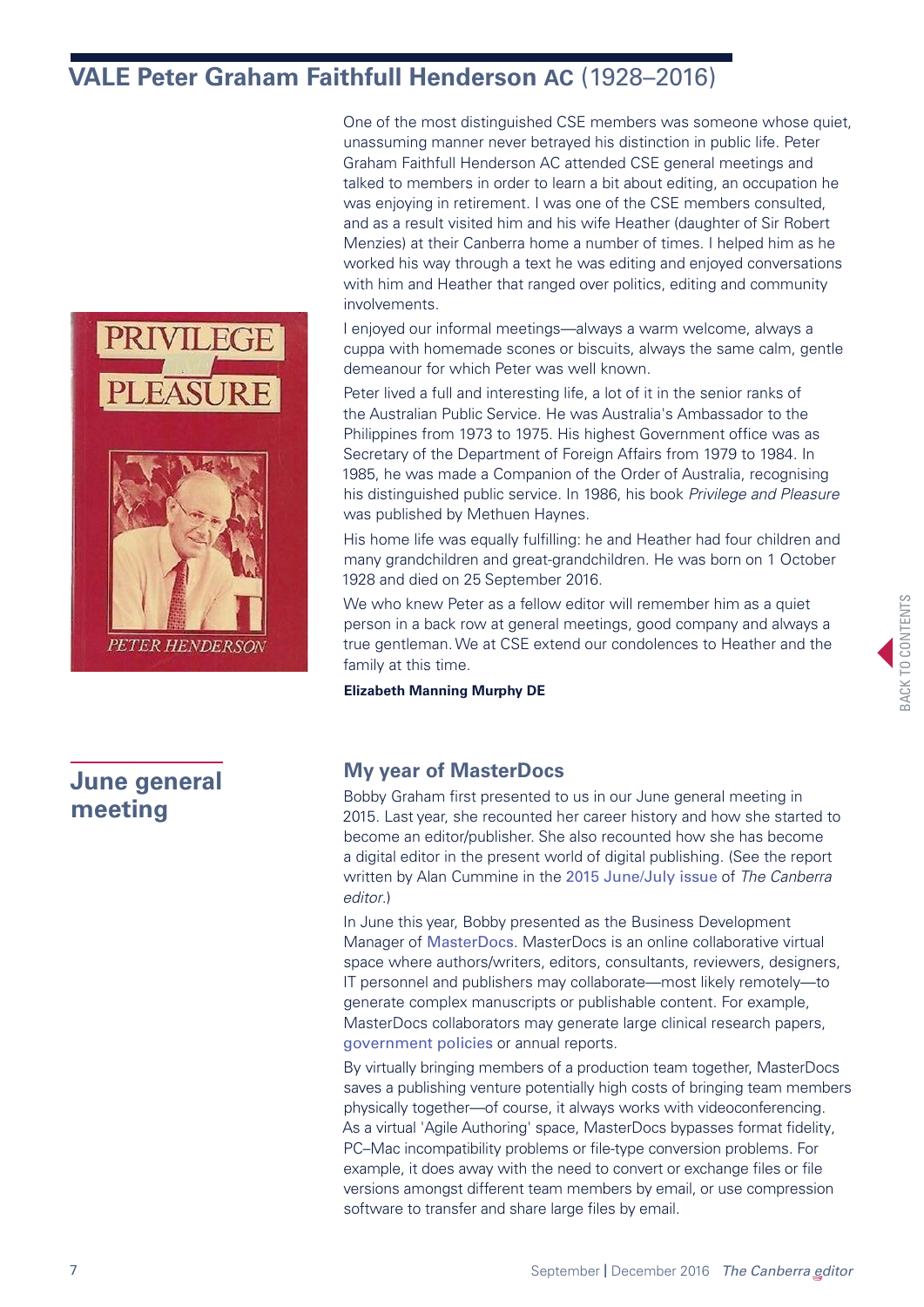Features of MasterDocs allow controlling document versions, adding comments, formatting documents (for example, bold, italic, subscript, superscript, strikethrough, bulleting), setting headings' hierarchy, communicating with bibliography-managing software (e.g. EndNote), and inserting 'live' content (for example, web links, tables, special characters, footnotes, references, images, or perhaps even linked videos).

Bobby outlined some of MasterDocs' benefits which include:

- working anywhere using a personal computer with connection to internet
- assigning different parts of a document to different collaborators
- monitoring a project's progress and documenting its progress history
- controlling document versions
- presenting and formatting content professionally
- publishing on time and fast
- publishing to different outputs/formats (.doc/.docx, .html, .xml, .pdf, .mobi, or high-quality print)
- hosting content securely *high* in the cloud (not in the sky).

Importantly, MasterDocs IT security capabilities comply with the Australian Government requirements.

Attendees of the June general meeting appreciated Bobby's presentation while listening with intent and interest; some, of course, raised questions. One of the questions was how a freelance editor (used to their red pen and editing mark-ups, the Microsoft Word Track Changes tool, or Adobe Acrobat proofreading tools—under the shimmer of their lantern and under the influence of their vin rouge) could use MasterDocs efficiently and correctly if they become part of a collaborative team inevitably bound to use MasterDocs. Bobby mentioned that those new to MasterDocs, but needing to use it, will be trained fully.

Another question was how MasterDocs can handle special characters such as en-dash or em-dash. Bobby mentioned that MasterDocs can handle special characters, but she would get back to us on this question to confirm. I followed up with Bobby on this question by email, and I added whether some routine Microsoft Windows shortcuts for en-dash or em-dash can also be used. She confirmed that MasterDocs has a menu containing special characters that would allow selecting endash or em-dash. I thought that Windows shortcuts,  $Alt + 0150$  or Alt  $+$ 0151 (on numeric keypad) for en-dash or em-dash, respectively, should normally work using MasterDocs (when used on a PC platform). (One could use Ctrl + minus sign or Ctrl + Alt + minus sign on numeric keypad, respectively, to obtain the same characters.) Bobby confirmed that all those shortcuts work when using MasterDocs. … well, some shortcut aficionados will be happy.

**Farid Rahimi, PhD ELS** Newsletter Editor

# PALINDROMES

Palindromes are those strange words which are spelt the same backwards as well as forwards.

The name of the Adelaide suburb 'Glenelg' is such a word; so, too, are the female names, Anna and Hannah.

Palindromes may also be phrases or even whole sentences. For example: 'Amen, icy cinema' and 'Are we not drawn onward, we few, drawn onward to new era?'

There's even a deliberately constructed word meaning 'fear of palindromes'— 'aibohphobia'. And guess what? It, too, is a palindrome. And don't forget to check out its deliberately constructed antonym, 'ailihphilia'.



### **BELS Code of Ethics**

On 9 October, the Executive Council of the Board of Editors in the Life Sciences (BELS) approved the BELS Code of Ethics. The BELS Code of Ethics can be found [here](http://www.bels.org/code-of-ethics2).

BACK TO CONTENTS **SACK TO CONTENTS**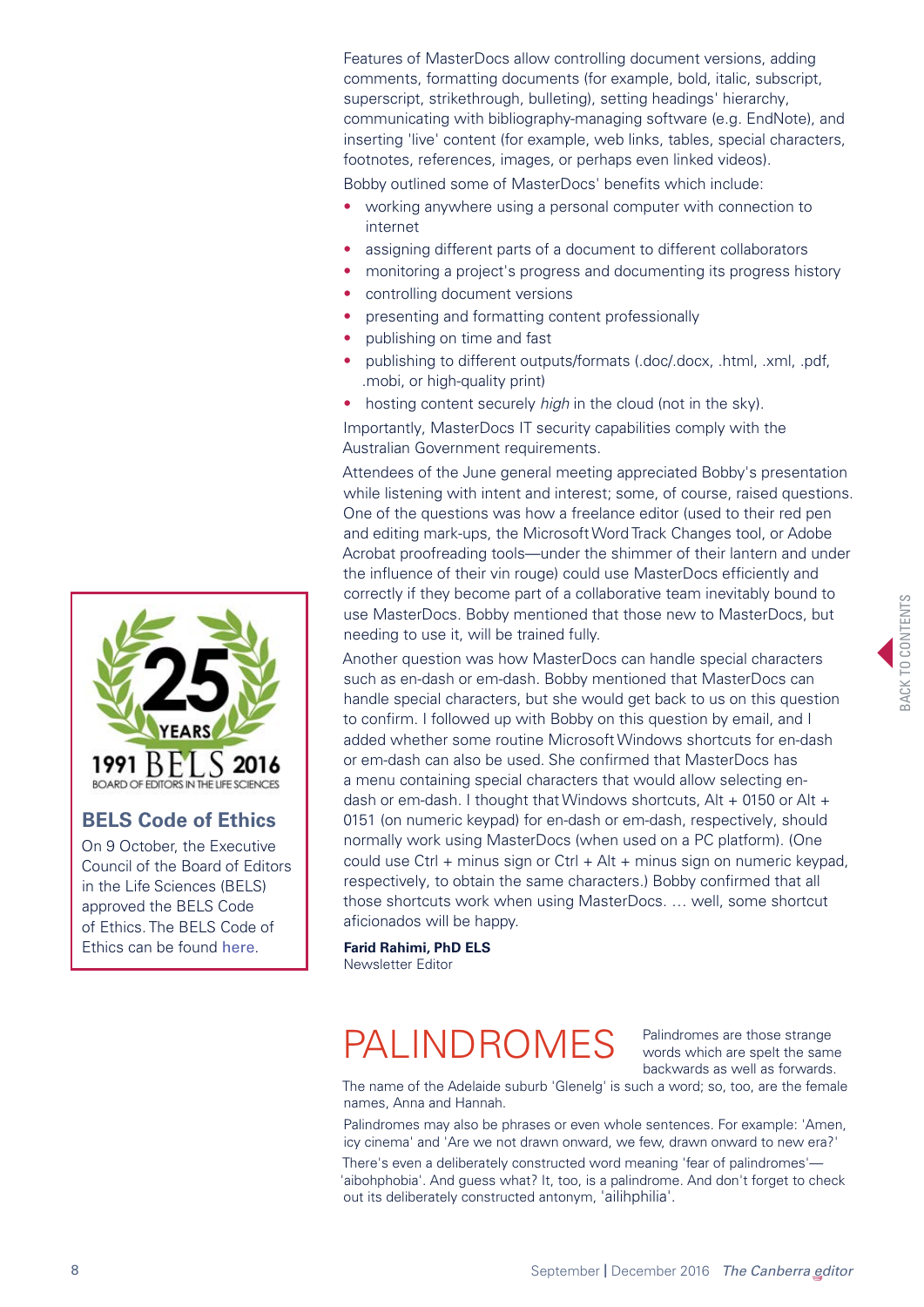### <span id="page-8-0"></span>**[October general](#page-8-0)  [meeting](#page-8-0)**

Dr Andina Faragher is an exscientist and an IPEd accredited editor; she works as a writer and editor at Biotext. She is interested in clear and concise writing, and in telling about science using clear English. She works at Biotext, which is an editing and publishing company comprising a team of editors, writers and designers. Biotext specialises mainly in health, biomedical, agricultural and environmental sciences. Biotext released AMOSS on 4 October this year after three years developing it.

Andina Faragher presenting to the October general meeting. *Photos by Farid Rahimi.*





### **Australian manual of scientific style (AMOSS) launched 4 October 2016**

During the 2015 Write | Edit | Index conference, I learnt about Biotext's initiative to compile a scientific communication guide—*Australian Manual of Scientific Style* ([AMOSS](https://www.sciencestyle.com.au/)). At CSE's October meeting, our guest speaker [Dr Andina Faragher](http://www.biotext.com.au/staff/andina-faragher/) presented about AMOSS.

Andina is one of the authors and the chief proofreader of AMOSS. Other [Biotext authors](http://www.biotext.com.au/about-us/staff/) who worked to compile this manual are Carrie DeHaan, Kirsten Duncan, Kylie Evans, Dr Julie Irish, Dr Sarah Olesen, Dr Janet Salisbury and Dr Richard Stanford. The AMOSS design and production team members are Hannah Angus, Rachael Dash, Kirsten Duncan, James Ferguson, Andrew Fleming, Lyndal Fleming, Dr Richard Stanford and Dr Carolyn Weiller.

Andina mentioned that Biotext was in a good position to produce a manual like AMOSS: over the years, Biotext had generated many training courses, an in-house style manual, a wiki, and other in-house training materials about communicating scientific and technical manuscripts or reports. The AMOSS production team of Biotext used their expertise to consolidate their in-house body of knowledge in a single, user-friendly online resource after collating Australian and international scientific conventions, and by involving and consulting Australian experts.

According to Andina, AMOSS is a researched and well-tested online resource specifically for the Australian audience. It presents the conventions of scientific communication relating to different scientific disciplines with relevance to the Australian context: AMOSS comprehensively deals with Australian-specific language or preferred

> terms relating to its environment, flora and fauna, or its history. As released now, AMOSS is a live, online resource which is continually being developed. But it may be presented in print in the future; and if there is enough interest, an online forum may be set up in conjunction with AMOSS.

AMOSS is for everyone who writes, edits or publishes scientific/technical information. Users of AMOSS may include academics, researchers, students, government employees, science communicators, editors, educators, or journalists.

In her talk, Andina outlined the needs for compiling such an online manual:

- The *Style Manual for authors, editors and printers, 6th Edition*, presents only limited sciencerelated material, such as SI units (Chapter 11) or referencing styles (Chapter 12), and it is outdated, especially in relation to online communication.
- Lack of an Australian science style manual had led science communicators to use overseas resources (for example, the *[Scientific Style and Format](http://www.scientificstyleandformat.org/Home.html)* by the *[Council of Science Editors](https://www.councilscienceeditors.org/)*, or *[The Chicago](http://www.chicagomanualofstyle.org/home.html)  [Manual of Style](http://www.chicagomanualofstyle.org/home.html)*).
- Resources on style and designing infographics are scattered and diverse.
- Science's social context and societal impact necessitate accurate, clear interpretation and delivery of scientific information to the public.

While generating AMOSS, the Biotext team surveyed the needs of its potential users and endeavoured to fill in the gaps in areas outside biology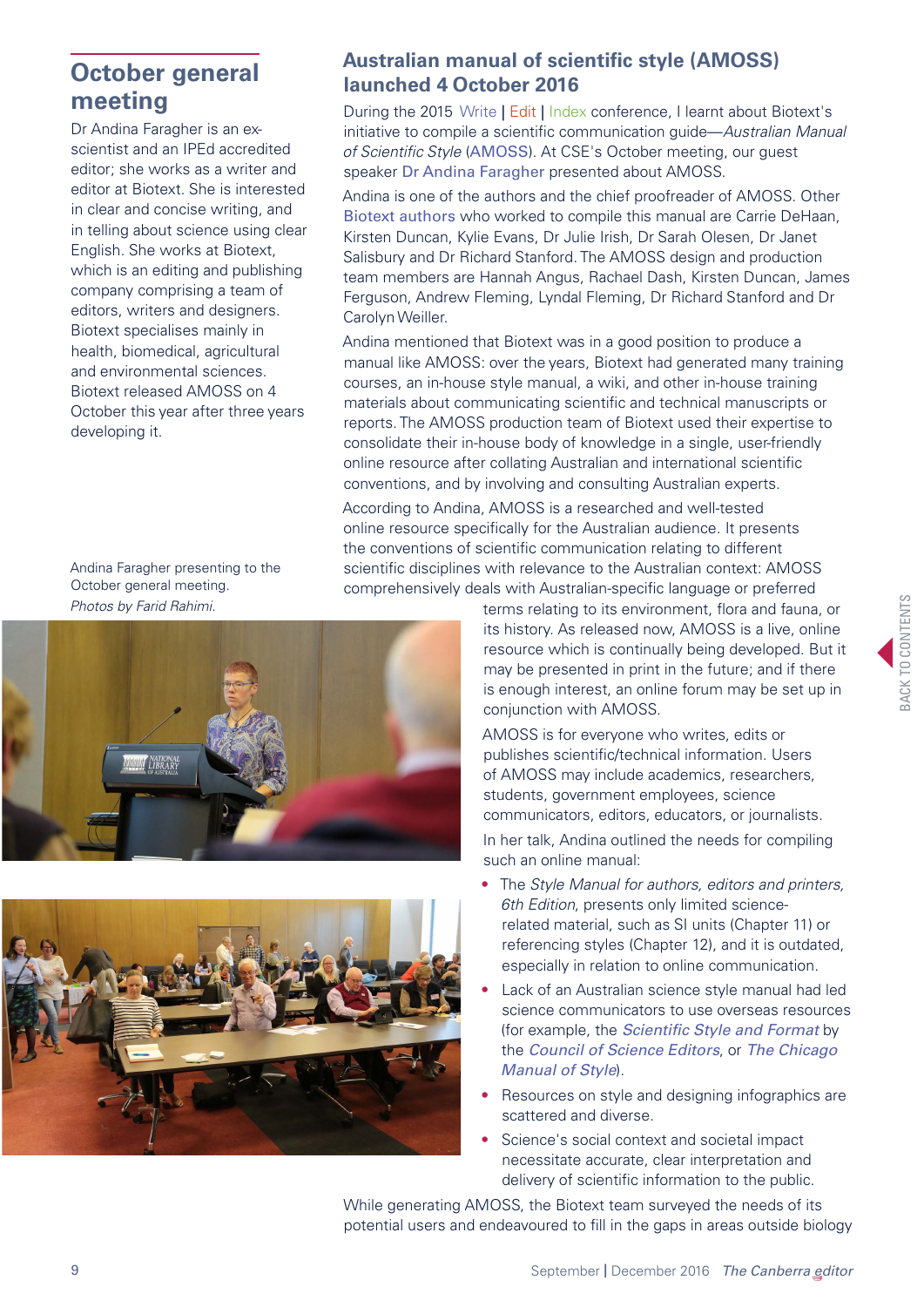and health—physics, maths, Earth sciences. They referred to leading scientific journals, professional societies and overseas science style guides. They invited some expert scientists to review AMOSS as it was being developed.

AMOSS presents three main sections plus Resources:

- 1. [Writing](https://www.sciencestyle.com.au/australian-manual-scientific-style/writing) covers clear English, types of scientific publications and accessibility online.
- 2. [Editing](https://www.sciencestyle.com.au/australian-manual-scientific-style/editing) covers basics in spelling and usage, punctuation, scientific terms, discipline-specific issues, and the referencing style preferred by AMOSS.
- 3. [Showing](https://www.sciencestyle.com.au/australian-manual-scientific-style/showing) discusses how best to present tables, figures, images, infographics or other visual information.

[Resources](https://www.sciencestyle.com.au/australian-manual-scientific-style/resources) contains:

- lists of selected useful publications or online resources that would help with writing or editing scientific material
- brief, printable guides for downloading in .pdf format
- a list of terms to watch out for
- examples of proper usage of commonly misused words or scientific terms.

AMOSS does not cover highly technical, discipline-specific details (for example, chemistry, genetics or mathematics) but it links to relevant web resources. So it does not cover details of scientific communication theory or practice.

The meeting was attended by 32 CSE members, including two new members and some editor–scientists or scientist–editors. Attendees listened eagerly and watched an AMOSS demo by Andina. Andina demonstrated some parts of AMOSS and gave some examples that were specific to the Australian context, showed some of the quick quides, and referred to some misused terms. Her demonstration was followed by many questions by the attendees. One question was on the use of the Oxford comma and another editor questioned the punctuationminimalistic usage of 'eg', 'ie', 'etc' in relation to screen-reading software. For example, ['eg' can be read 'egg'](https://insidegovuk.blog.gov.uk/2016/07/20/changes-to-the-style-guide-no-more-eg-and-ie-etc/) by screen readers according to the 'Inside GOV.UK' blog, which suggests eliminating such abbreviations.

Attending members then joined in discussions and continued enjoying the networking nibbles until it was time to leave the National Library's Conference Room.

**Farid Rahimi PhD ELS** Newsletter Editor

## Australian manual of scientific style

**AMOSS OFFERS DISCOUNTED SUBSCRIPTIONS TO CSE MEMBERS.**

The discount code will be sent to members by broadcast email.

To subscribe to AMOSS CSE-discounted rate:

- 1. Go **[here](https://www.sciencestyle.com.au/)**.
- 2. Click the **Subscribe** button in the top right corner of the menu.
- 3. Enter your details.
- 4. In the Group discount code field enter the code broadcasted by email and hit **Apply discount code**. This will reset the invoice at the bottom of the page.
- 5. Enter the rest of the details and hit **Make a purchase**. You should then receive the AMOSS invoice by email.

Any subscription will last for 12 months from the subscription date. This discount code will last for the rest of the year. A new discount code will be set up for 2017.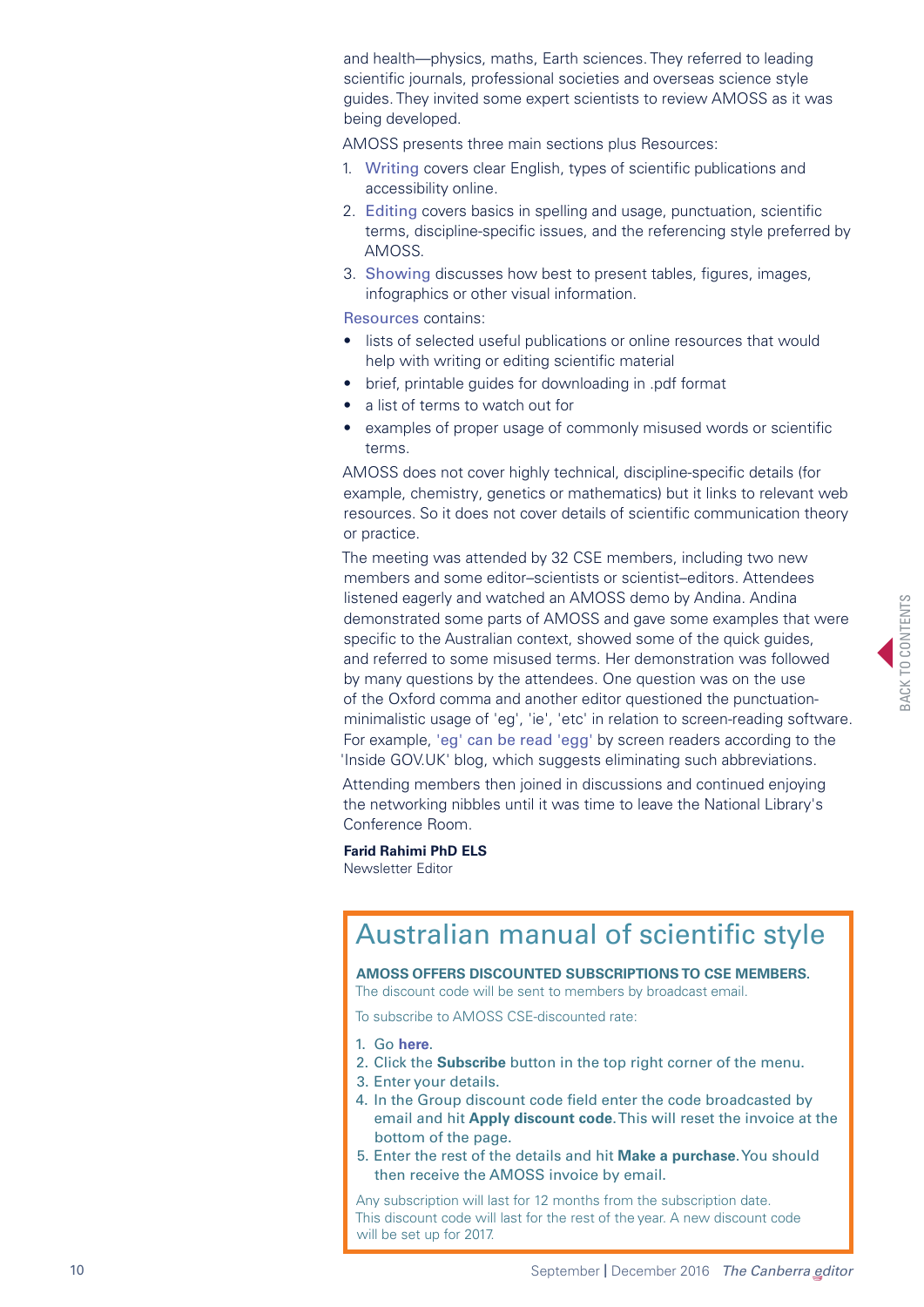**NEW YORK TIMES BESTSELLER** 



MARY NORRIS

### <span id="page-10-0"></span>**[Book reviews](#page-10-0) Book reviews Book reviews Comma Queen**

#### **Mary Norris**

2016, WW Norton & Company, Inc., New York Printed: 240 pages (ISBN 978 0 393 35214 6) Ebook: ISBN 978 1 925 09580 7

### **Review by John Linnegar**

If you've ever watched one of the Comma Queen's [YouTube clips](https://www.youtube.com/watch?v=zwsanKHRkOg) on aspects of grammar (and you should), you will have 'met' the author of this delightful book—Mary Norris's first publication after more than 35 years in publishing! And if you enjoyed reading Lynne Truss's *Eats, Shoots and Leaves*, you'll love this New Yorker's offbeat style too, described variously as "full of witty insights", "winningly tender", "confiding", "humble, helpful and … hilarious", "very funny, lucid and lively" and "so engaging that it's easy to forget you're learning things".

The title of this slim volume says it all: it's part grammar and style, part memoir, and Norris artfully, quirkily weaves the two into a no-holdsbarred tale that leaves few grammar stones unturned or skeletons in the closet.

After a variety of odd jobs while studying towards an MA in literature, Norris experienced a seminal moment in 1977, one that turned her thoughts and ambitions towards the craft she has practised and honed at *The New Yorker* since the Seventies. In her own words:

"I started reading *The New Yorker* in graduate school in Vermont. I sometimes visited my brother in New York. He had gone to the Art Students League, where he made friends with a woman in his portrait class named Jeanne

Fleischmann. She was married to Peter Fleischmann, the chairman of the board of *The New Yorker*. … On one visit, I picked up a copy of the magazine … dated February 24, 1975. … It was the fiftieth anniversary issue.

"Eventually, I met the Fleischmanns. I was doing research for my master's thesis, on James Thurber, and while Peter was away on business he let me sit in his office and look through bound volumes of the magazine.

"It was the summer of 1977 and there were some wonderful things in *The New Yorker*: … John McPhee's series about Alaska, 'Coming into the Country'. I had never read McPhee before, and I was dumbstruck, as much by the sweep of his subject matter—Alaska—as by his precise, loving placement of words."

In describing the view from the window of his neighbour, in Eagle, Alaska, McPhee writes:

"The Scotts have all that [Alaskan wilds] framed in their Thermopane—a window that could have been lifted from a wall in Paramus and driven here, to the end of the end of the road. The window is synecdoche, is Eagle itself—a lens, a monocular, framing the wild, holding the vision that draws people up the long trail to the edge of things to have a look and see."

Norris responds:

"Synecdoche: what was that? The context defined it for me—a small thing writ large—but I looked it up anyway. …

"I cannot explain the effect this word had on me, except to say that it made me ecstatic. … In addition to what the word was describing … it was a window onto the writing itself. … I made up my mind to move to New York in the fall of 1977."

Several (menial and varied) jobs later, and at her second attempt, Norris landed a job at, yes, *The New Yorker*. In her inimitable style, she describes her test and interview:

"I flunked the test for the typing pool. It was on an electric typewriter, and I was used to a manual—at least, that was my excuse. … The interview in the editorial library was like the one at the dairy [years before] in that I didn't have to lie to get the job. I wanted to work at *The New Yorker*; and once I got a whiff of the library—that bookish, dusty, paste-and-paper smell so peculiar to libraries—I felt that I was in my element. …

"That was more than thirty-five years ago. And it has now been more than twenty years since I became a page OK'er—a position that exists only at *The New Yorker*; where you query-proofread

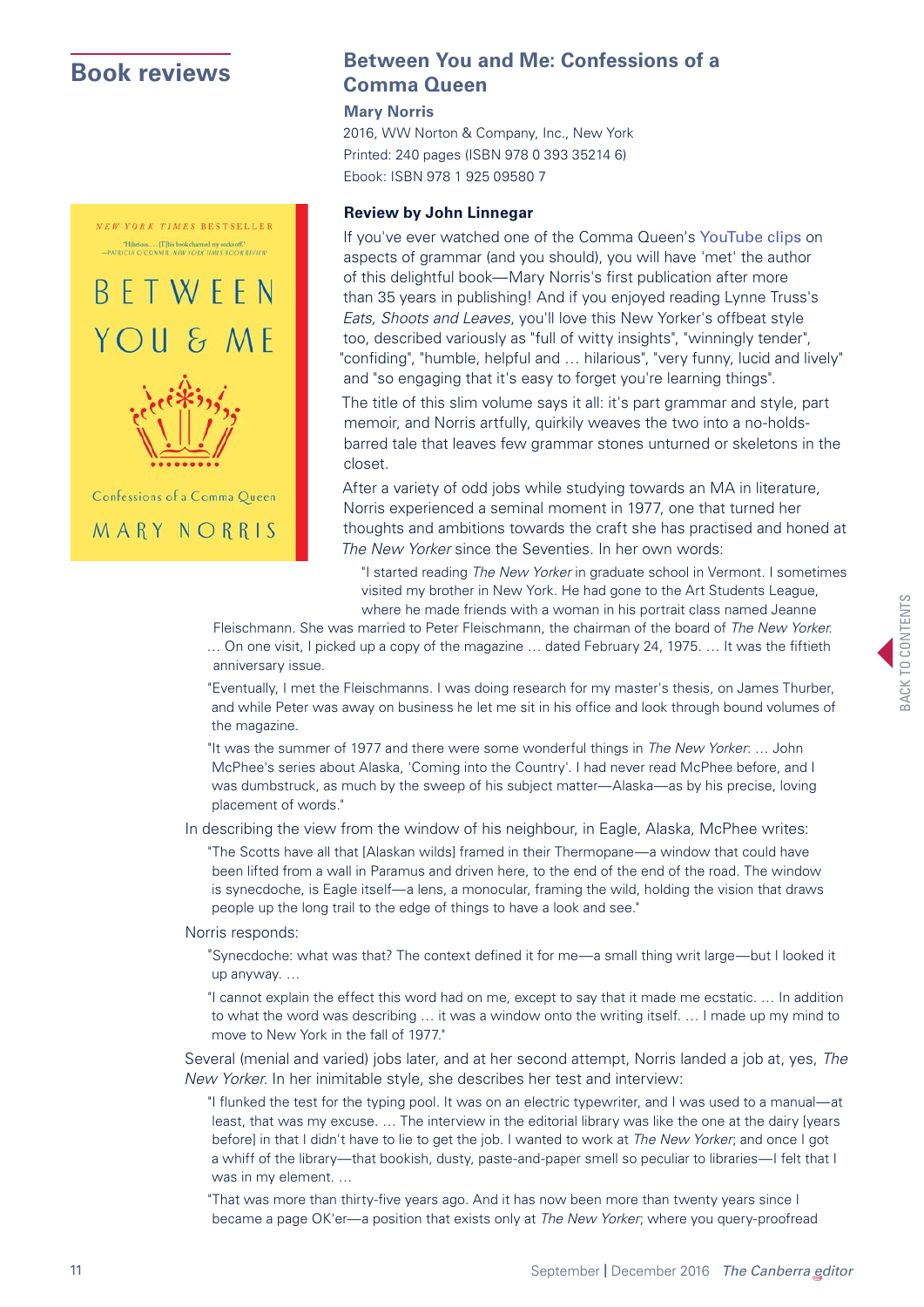pieces and manage them, with the editor, the author, a fact checker and a second proofreader, until they go to press. An editor once called us prose goddesses; another job description might be comma queen. Except for writing, I have never seriously considered doing anything else."

So there you have it: how Mary Norris became the 'comma queen' at *The New Yorker*—in her own words. And I've quoted the "grammar geek with a streak of mischief" (Marilyn Johnson) *in extenso*, because the real strength of this book is not just the "good language sense" (as Ben Yagoda labelled it) she shares but the delightfully anecdotal manner in which she weaves episodes from her life story with her enthusiasm for proper language usage. To give but one example:

"Nobody knows everything—one of the pleasures of language is that there is always something new to learn—and everybody makes mistakes. Regularly, my grasp of the subjunctive slips, and I need to visit the grammatical equivalent of a chiropractor. On my way out of the house one morning, I grabbed a usage manual to read in the car while I waited for the street cleaner to go by, in the street ballet called alternate side of the street parking, during which New Yorkers who own cars but are too cheap to park them in lots or garages compete for a legal spot. 'The subjunctive sounds scarier than it is and has a tendency to fill people with horror,' I read. Uh-oh."

Typical of her writing style, she then launches seamlessly into a mini-lesson on the subjunctive mood, as she does with spelling issues, relative pronouns, the apostrophe, gender and the use of personal pronouns, and—of course—the use and abuse of the comma. And if this doesn't pique your interest, consider some of her chapter titles: *That witch!* (the that vs which headache); *The problem of heesh* ("Our language problems with gender are not as complicated as German or as exotic as John Lennon's silk pajama, but they are endlessly controversial."); *Who put the hyphen in Moby-Dick?* (in the epitaph to the chapter, Norris reveals that it was a copyeditor who dunnit); *A dash, a semicolon and a colon walk into a bar*; *Spelling is for weirdos* (in which she offers a fascinating account of the compilation and publication of Noah Webster's *American Dictionary of the English Language* in 1828 and its subsequent publication by George and Charles Merriam as a single volume (hence Merriam-Webster today)). This chapter contains the following snippet with which we can all identify:

"Spelling is the clothing of words, their outward visible sign, and even those who favor sweatpants in everyday life like to make a *bella figura*, as the Italians say—a good impression—in their prose. A misspelling undermines your authority. And an eye for the misspelled word can give you an edge in the workplace. It was a spelling mistake that gave me my first break at *The New Yorker.*"

In the chapter on the use of 'that' and 'which' in relative clauses (either defining or non-defining), *That witch!*, Norris shares the following amusing anecdote:

"Not long ago, a young editorial assistant getting her first tour of the [magazine's] offices paused at my door to be introduced, and when she heard I was a copy editor she jumped back, as if I might poke her with a red-hot hyphen or force-feed her a pound of commas. *Relax*, I wanted to say. I don't make a habit of correcting people in conversation or in print—unless it's for publication and they ask for it, or I'm getting paid."

I end this review, unashamedly sold on Norris, with the epigraph she chose for *Between You and Me*:

> Of course, when you correct the errors of others, do so with kindness, in the hope that later writers will be as kind when they correct yours.

> > —Francis A Burkle-Young and Saundra Rose Maley, *The Art of the Footnote*

For me, this just about sums up Norris the OK'er and copyeditor: humbled, helpful and a genial guardian of grammar. And in it lies a message for the "you and you and you" to whom she dedicates her book.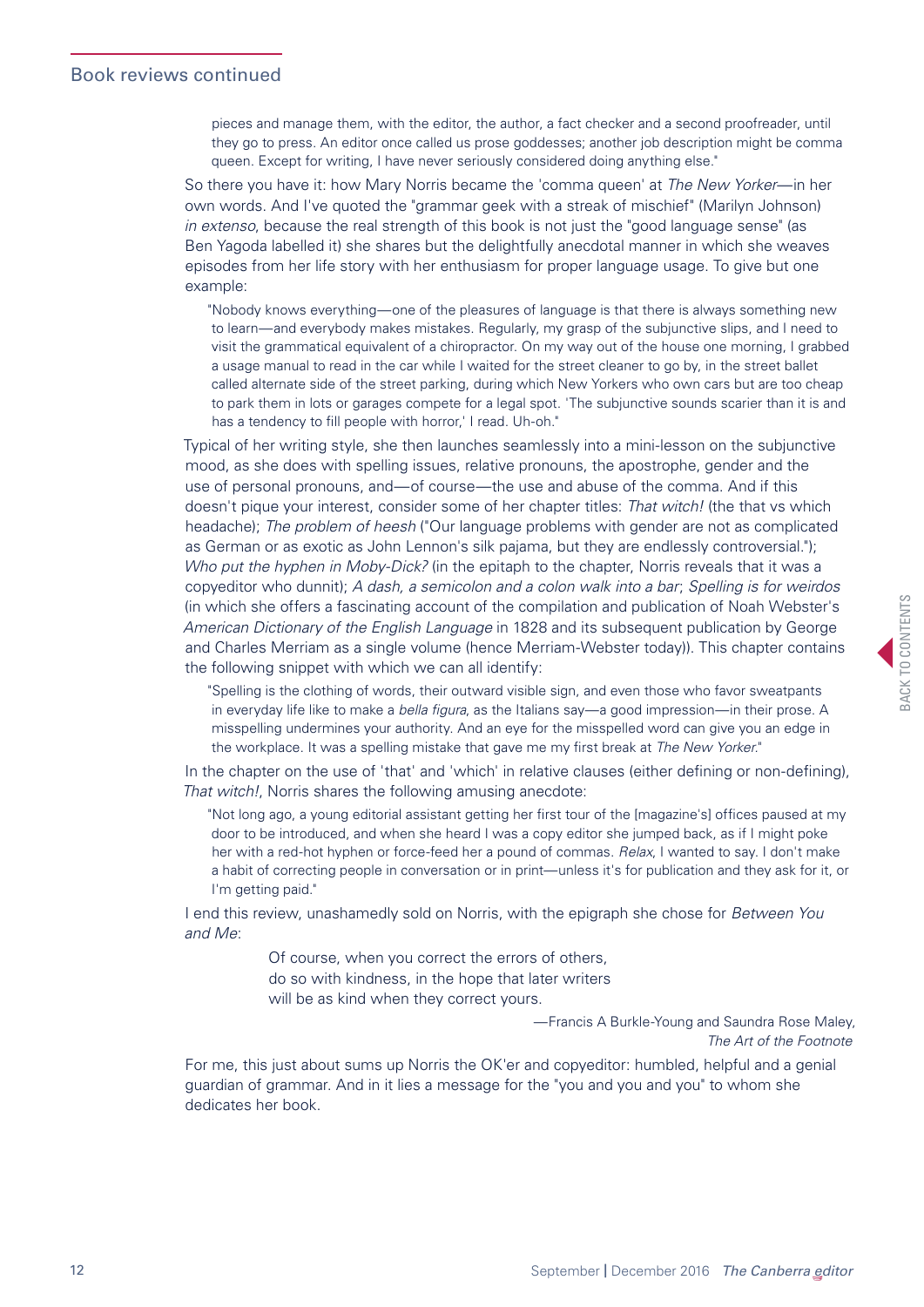### Book reviews continued



### **Effective Onscreen Editing: new tools for an old profession, 3rd edition**

### **Geoffrey JS Hart**

2016, Diaskeuasis Publishing, Pointe-Claire, Quebec. Print: 518 pages (ISBN 978 1 927972 04 5) PDF: 827 pages (ISBN 978 1 927972 05 2) EPUB: ISBN 978 1 927972 06 9

### **Review by Karin Hosking AE ELS**

Canadian Geoff Hart started out as a forest ecologist before realising he preferred scientific editing to scientific research. Since then, he has spent almost thirty years as a technical communicator. Late last year, Farid invited me to review another of his books—*Writing for Science Journals* (2014—you can read the review [here](http://www.geoff-hart.com/books/journals/review-canberra-editors2015.pdf))—and recently he asked if I'd review another. Why not, I say!

*Effective Onscreen Editing: new tools for an old profession* (3rd edition, 2016) is absolutely huge. Over 800 pages (the PDF version). It's not the type of book to read from cover to cover, but would make an excellent and comprehensive addition to any editor's reference library. The book has two parts: the first part covers editing more broadly, while the second part provides detailed instructions (supported by web resources) on how to get the best out of Microsoft Word while editing.

There are many advantages to on-screen editing as compared with hard-copy editing—increased accuracy, time saved, greater speed and consistency—and Chapter 2 explores these. Chapter 3 reminds us that writing and editing are human endeavours that promote the

role of the editor as ally and partner, rather than nemesis, of the author. It discusses ways in which editors can effectively and efficiently work with clients, and provides helpful information on things like pay rates, problem solving, relationship management and confidentiality.

Chapters 4 to 18 (Part 2 of the book) go into the nuts and bolts of on-screen editing using Word. The earlier chapters cover basics such as settings, shortcuts and styles; and progressively the material becomes more complex, covering tracked changes, commenting, search tools, dictionaries, style sheets, automating editing using macros, markup languages, backups and more. There is also some very handy guidance on how to use proofreaders' marks in Adobe Acrobat, and on what to check if proofreading (and effectively, software testing) online materials such as web pages. Chapter 17, intriguingly, discusses overcoming client resistance to on-screen editing. Personally, I haven't had anyone insist I use an *actual* red pen since about 2013, but the author provides some well-reasoned arguments in favour of on-screen editing in case I ever strike another dinosaur objector!

Geoff Hart writes in an accessible, conversational style, and this book would appeal to both new editors starting out and more experienced editors wanting to finetune their technique and gain extra efficiency. This is a very generous book: not only does it provide a remarkable amount of information for a relatively small (and tax-deductible) price, but purchasers are given access to a web page with links to additional illustrations, resources and screenshots for each chapter. Oh, and there's a detailed and fascinating glossary near the end of the book. I'd never used the words *Gestalt* or *triage* in relation to editing before, but may do so from now on …

I warmly recommend this book. It is an excellent resource for anyone who edits in Word.

Where can you get a copy? Hard copies are available from [Lulu.com](http://www.lulu.com/shop/geoff-hart/effective-onscreen-editing-3rd-ed/paperback/product-22824618.html) for AUD\$47 (plus postage) at the time of writing. Electronic versions (PDF and EPUB) can be purchased via the [author's](http://www.geoff-hart.com/books/eoe/onscreen-book.htm)  [website](http://www.geoff-hart.com/books/eoe/onscreen-book.htm) for US\$28. I received the electronic versions for this review; so I read the PDF. The PDF is easily searchable; so if you're a greenie like me, you may want to buy the ebook version and save a tree.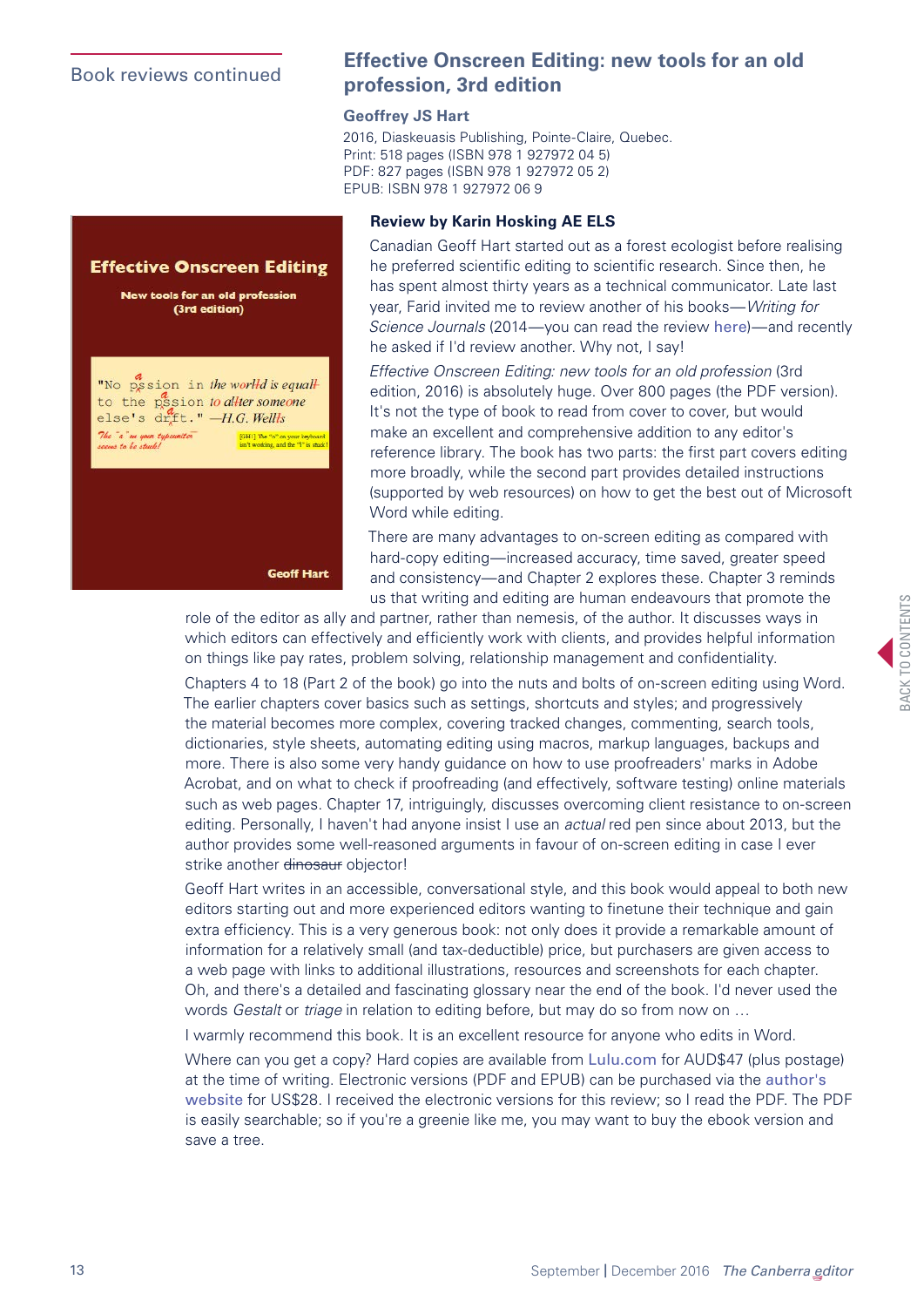### Book reviews continued

### **Punctuation..?**

**[User Design](http://userdesignillustrationandtypesetting.com/index.html)**, 2nd edition, 2012 Print: 35 pages (ISBN 978 0 9570712 2 3)

### **Review by Farid Rahimi PhD ELS**, Newsletter Editor

The book *Punctuation..?* by [User Design](http://userdesignillustrationandtypesetting.com/index.html) is a handy 35-pager which guides the reader on how to use some 21 punctuation marks. It is written using brief and clear English; so it does not take a long time to read over. And its potential readers need to have only some basic grasp of grammar to understand and practise punctuating their written masterpieces—as guided by this book. User Design supplements use of every punctuation mark with one or two examples; most examples are illustrated through or relate to—simple but clever greyscale cartoons.



The cartoon illustrations that accompany descriptions of the punctuation marks are a unique feature of this book. They occupy the top half of each page, leaving the bottom half for text. This design results in a light and eye-pleasing layout on each page. Overall, the combination of cartoons and text complements the book's brief prose. Laudable work!

*Punctuation..?* also introduces uses of some uncommon punctuation marks such as pilcrow (¶), interpunct (·) and guillemets («»). Interestingly, the Microsoft Word Symbol box contains pilcrow and interpunct, but the Word spellchecker highlights them as incorrect spellings. Pilcrow is called so in

BACK TO CONTENTS **SACK TO CONTENTS** 

*Punctuation..?*'s outside front and back cover (above), and page 1 (below).

|                          | ii is            |                     |                 |
|--------------------------|------------------|---------------------|-----------------|
|                          |                  |                     |                 |
|                          |                  |                     |                 |
|                          |                  |                     |                 |
|                          |                  |                     |                 |
|                          |                  |                     |                 |
|                          |                  |                     |                 |
|                          | Punctuation ?    |                     |                 |
|                          |                  |                     |                 |
|                          |                  |                     |                 |
|                          |                  |                     |                 |
|                          |                  |                     |                 |
|                          |                  |                     |                 |
| Apostrophe"              | $\overline{a}$   | Full stop.          | 21              |
| <b>Brackets</b>          |                  | Guillemets « » <>   | 22              |
| Round/parentheses ( )    | 8                | Hyphen -            | 24 <sup>°</sup> |
| Curly/braces { }         | 10 <sup>10</sup> | Interpunct -        | 26              |
| Square [ ]               | $\mathbf{11}$    | Pilcrow 9           | 28              |
| Colon:                   | 12               | Prime               |                 |
| Comma,                   | 14               | Single <sup>*</sup> | 29              |
| $Dash -$                 |                  | Double <sup>-</sup> | 29              |
| Ellipsis                 | 16<br>17         | Question mark?      | 30              |
| <b>Exclamation mark!</b> | 18               | Quotation marks     | 32              |
|                          | 20               | Semicolon:          | 34              |
| Forward slash /          |                  |                     |                 |
|                          |                  |                     |                 |
|                          |                  |                     |                 |

the description of it by the Microsoft Word Symbol box, but interpunct is called 'middle dot', and guillemets are called 'left-pointing' and 'rightpointing double angle quotation marks' by Word. The same naming is applied to these characters by the Microsoft Windows Character Map.

After reading the title of the book and pondering a bit, I asked myself, "Does one use a space then full ellipsis followed by a question mark, or no space with two full stops followed by a question mark—such as in the title of this book?" The same question applies to an exclamation mark; how would you combine one with ellipsis? *Punctuation..?* could not answer this question for me, perhaps because it is a brief quick guide on punctuation, not a detailed one that drills down questions like mine. Well, it may have simply been a matter of choice or style. Meanwhile, I discovered that some of the reviews of this book erroneously 'corrected' its title—sort of—and used full ellipsis before the question mark; for example, see the reviews by [editage Insights™](http://www.editage.com/insights/punctuation-a-useful-guide-for-academic-writing?placement=5-exceed-return), [American Copy](http://www.copydesk.org/blog/2014/12/05/review-punctuation-makes-a-better-comma-geek-gift-than-everyday-reference/)  [Editors Society](http://www.copydesk.org/blog/2014/12/05/review-punctuation-makes-a-better-comma-geek-gift-than-everyday-reference/), [theguardian](https://www.theguardian.com/books/2012/mar/30/et-cetera-steven-poole-non-fiction-choice)*,* and [forbiddenplanet international](http://www.forbiddenplanet.co.uk/blog/2012/user-design-offer-little-thoughts-on-life-words-and-punctuation/)  [BLOG](http://www.forbiddenplanet.co.uk/blog/2012/user-design-offer-little-thoughts-on-life-words-and-punctuation/), also linked through the [User Design website](http://userdesignillustrationandtypesetting.com/books/index.html). The authors of these reviews erred because they did not use the exact title of the book as it was 'designed' and presented. But were they meanwhile correct when using full ellipsis—although without an initial space? To find an answer, I referred to my library. *The Chicago Manual of Style*, 16th Edition, mentions that the full set of three full stops (ellipsis) should be used with a question or an exclamation mark (or other punctuation marks). Well, that was my answer. Perhaps, it would have been best that the title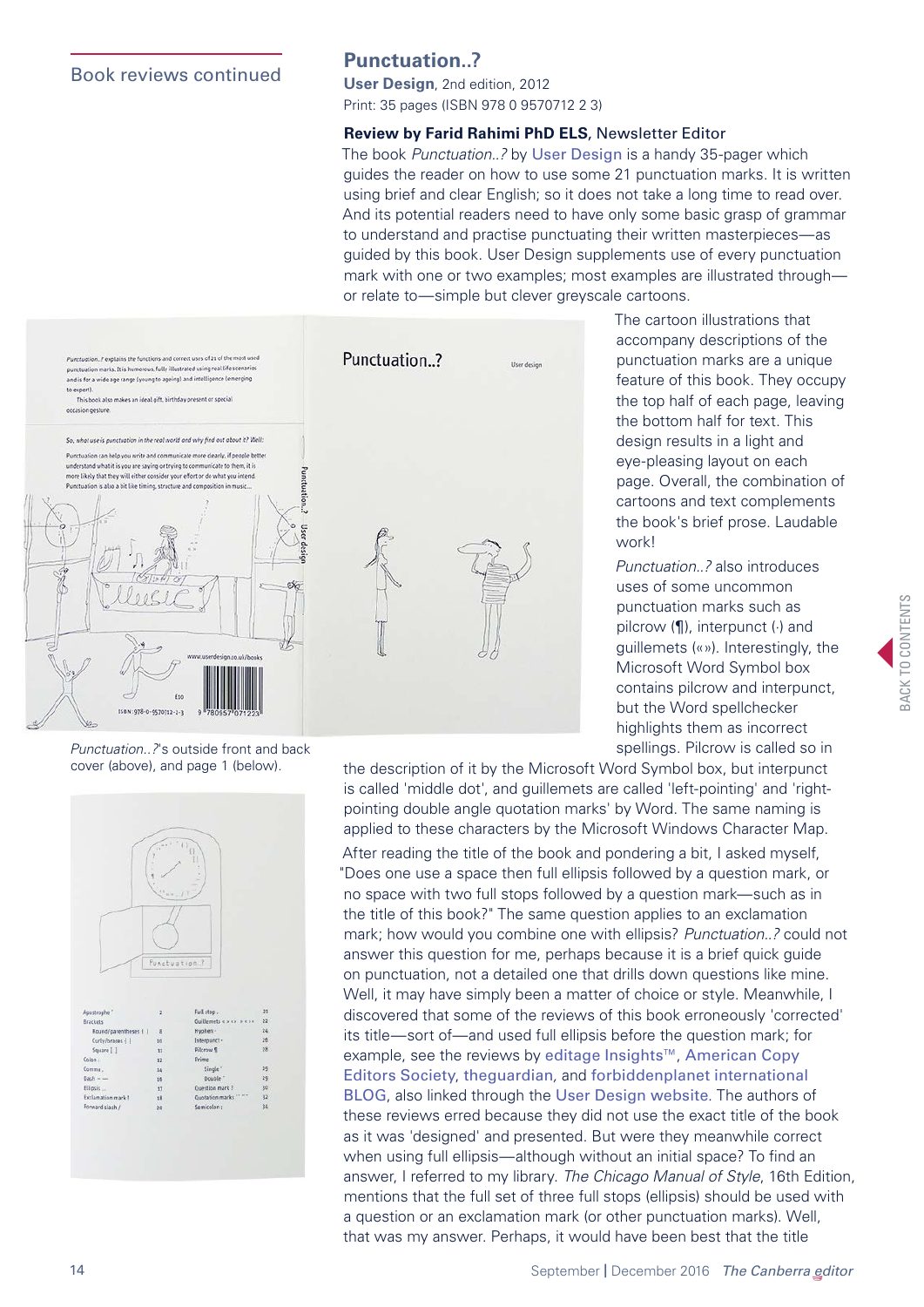Keyboard shortcuts for pilcrow, interpunct and guillemets

- Type '00B6' then press  $Alt + X$ or Alt + 0182 to type a pilcrow (¶)
- $\bullet$  00AB and then Alt  $+ X$  or Alt  $+$ 0171 for opening guillemets («)
- $\bullet$  00BB and Alt + X or Alt + 0187 for closing guillemets (»)
- Alt  $+$  0183 for interpunct  $(·)$

See [here](http://typefacts.com/keyboard-shortcuts) for more.

*Punctuation..?* did not generate this contentious *point on punctuation*—or better still, I should not have noticed or raised it. But it seems I'm not the only one who noticed this: Mary Norris had already commented on this fact in one of her articles published in *The New Yorker* magazine in 2012, titled '[Semicolons; So Tricky](http://www.newyorker.com/books/page-turner/semicolons-so-tricky)'.

"The title 'Punctuation..?' employs a hybrid of an ellipsis and a question mark, with the point of the question mark doing double duty as the third dot in an ellipsis. To me it looks off balance—a triumph of design over tradition partly because there is no space between the word and the ellipsis. If I had invented the interrogative ellipsis, I think I'd have gone with 'Punctuation???' Or maybe 'Punctuation;' it would have the effect of suggesting that you supply your own subtitle."

Apart from the contentious title, I found an example on page 12 read, "he was ready to to [sic] feed the ball through, but… [sic]" This and some other occasions suggested to me that the book would have benefited from proofreading to correct mistakes, like doubled 'to', or ironic punctuation shortcomings, like consistent lack of a space before ellipsis, or some missing commas here and there.

Otherwise, *Punctuation..?* can be a great gift to a high-school graduand or a university student right here in Australia; or, better still, one can gift it to the yellow-penned sign-writer who had designed the sign reproduced on this page. Grocers [Grocer's] would benefit from it, too.



spaces following the small i's in i Phone, i Pad, i Pod—instead of iPhone, iPad, iPod; and the hyphen replacing a spaced en-dash. *Photo by Farid Rahimi*

BACK TO CONTENTS **BACK TO CONTENTS** 

Pages 12–13 and 34–35

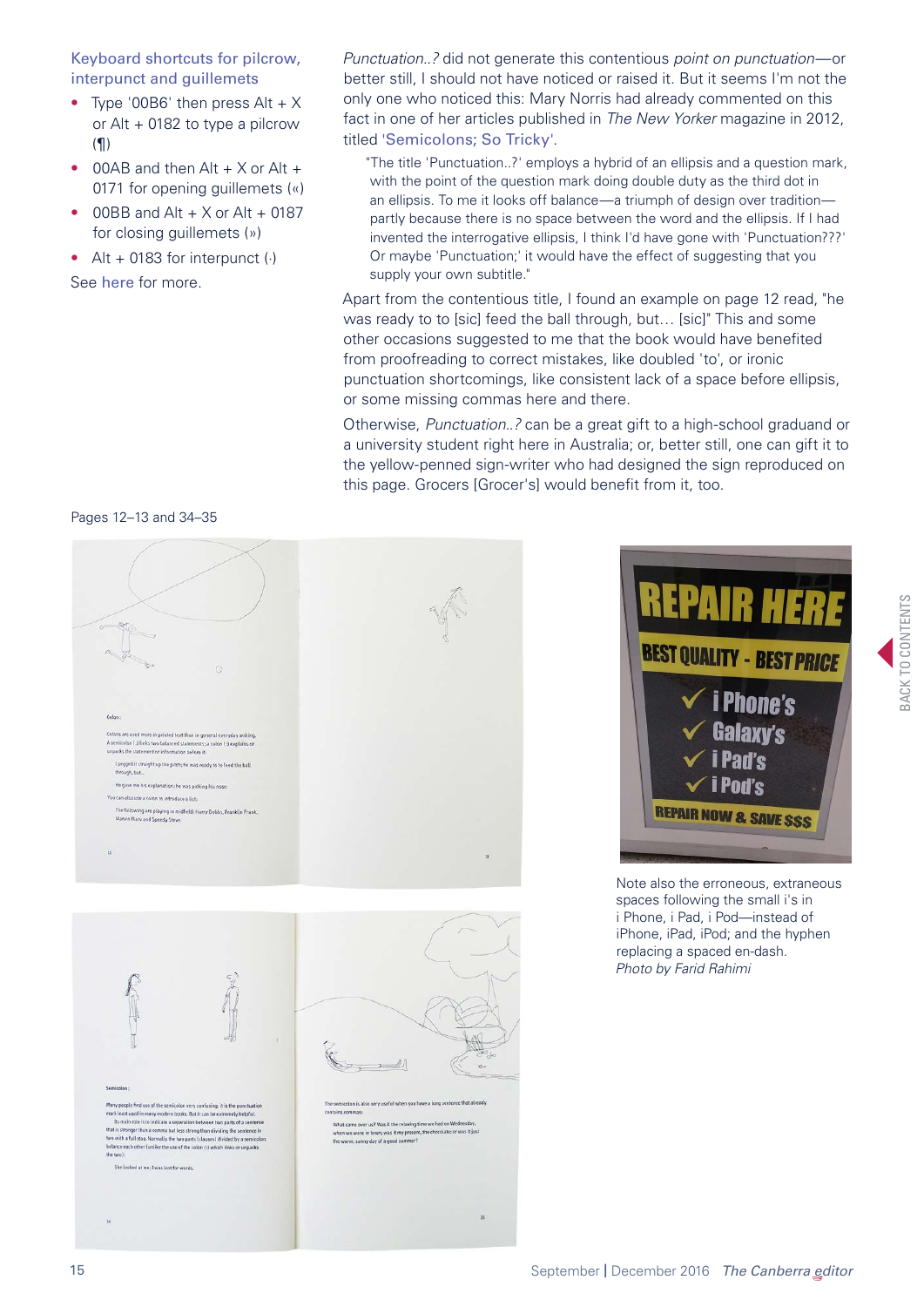<span id="page-15-0"></span>**[Hyphenophilia](#page-15-0)** Yes, I've heard it: some may argue that they don't need to learn keyboard<br>
Shortcuts par coeur or otherwise: nor do they need to use them. I still shortcuts *par coeur* or otherwise; nor do they need to use them. I still hope for shortcuts to be on the tips of some editing fingertips by now. But I'm giving you another break—no Keyboard Shortcuts in this issue of the newsletter.

> Out of curiosity, I have to learn how to use Word Macros to control an en-dash or an em-dash—as some editors do—but I'd argue that Macros are not needed when one can use shortcuts simply to use dashes (or a minus sign) properly.

Or hyphens, for that matter: A quote published by *The Canberra Times* online reads, "Professor Collignon also communicated that there is no record of any Nocardia [sic.] being passed from person-to-person." See the full article [here](http://www.canberratimes.com.au/national/public-service/flaws-exposed-after-30-csiro-workers-exposed-to-pathogen-20160905-gr91p6.html).

After reading this about potential exposure to *Nocordia testacea* at CSIRO, I wondered if the article quoted spoken words. If it did, how did the writer of the article come up with the weird construction 'from personto-person'? Now, try to read the hyphenated words as a unit, as they're supposed to be read when hyphenated. Don't you think you'd ask yourself, '*from* person-to-person … *to what*?' … I'm puzzled, but I'm sure many *The Canberra Times* readers may not have been puzzled because they would have read it *en passant*, 'from person to person', without thinking that something may be missing.

If it did not quote spoken words, then the writer needs to review the use of hyphens.

**Farid Rahimi PhD ELS** Newsletter Editor

# ENGLISH AS SHE MIGHT ONE DAY BE SPOKE

#### An oldie but a goodie:

The European Commission has just announced an agreement whereby English will be the official language of the European Union rather than German, which was the other possibility.

As part of the negotiations, the British Government conceded that English spelling had some room for improvement and has accepted a 5-year phase-in plan that would become known as 'Euro English'.

In the first year, 's' will replace the 'soft c'. Sertainly, this will make the sivil servants jump with joy. The hard 'c' will be dropped in favour of 'k'.

This should klear up konfusion, and keyboards kan have one less letter.

There will be growing public enthusiasm in the sekond year when the troublesome 'ph' will be replaced with 'f'. This will make words like fotograf 20% shorter.

In the 3rd year, publik akseptanse of the new spelling kan be expekted to reach the stage where more komplikated changes are possible.

Governments will enkourage the removal of double letters which have always ben a deterent to akurate speling. Also, al wil agre that the horibl mes of the silent 'e' in the languag is disgrasful and it should go away.

By the 4th yer, people vil be reseptiv to steps such as replasing 'th' with 'z' and 'w' with 'v'.

During ze fifz yer, ze unesesary 'o' kan be dropd from vords kontaining 'ou' and after zis fifz yer, ve vil hav a sensibl riten styl. Zer vil be no mor trubl or difikultis and evrivan vil find it ezi to understand ech oza. Ze drem of a united Urop vil finali kum tru.

Und after ze fifz yer, ve vil al be speking German like zey vunted in ze first plas. If zis mad you smil, pleas pas on to oza pepl.

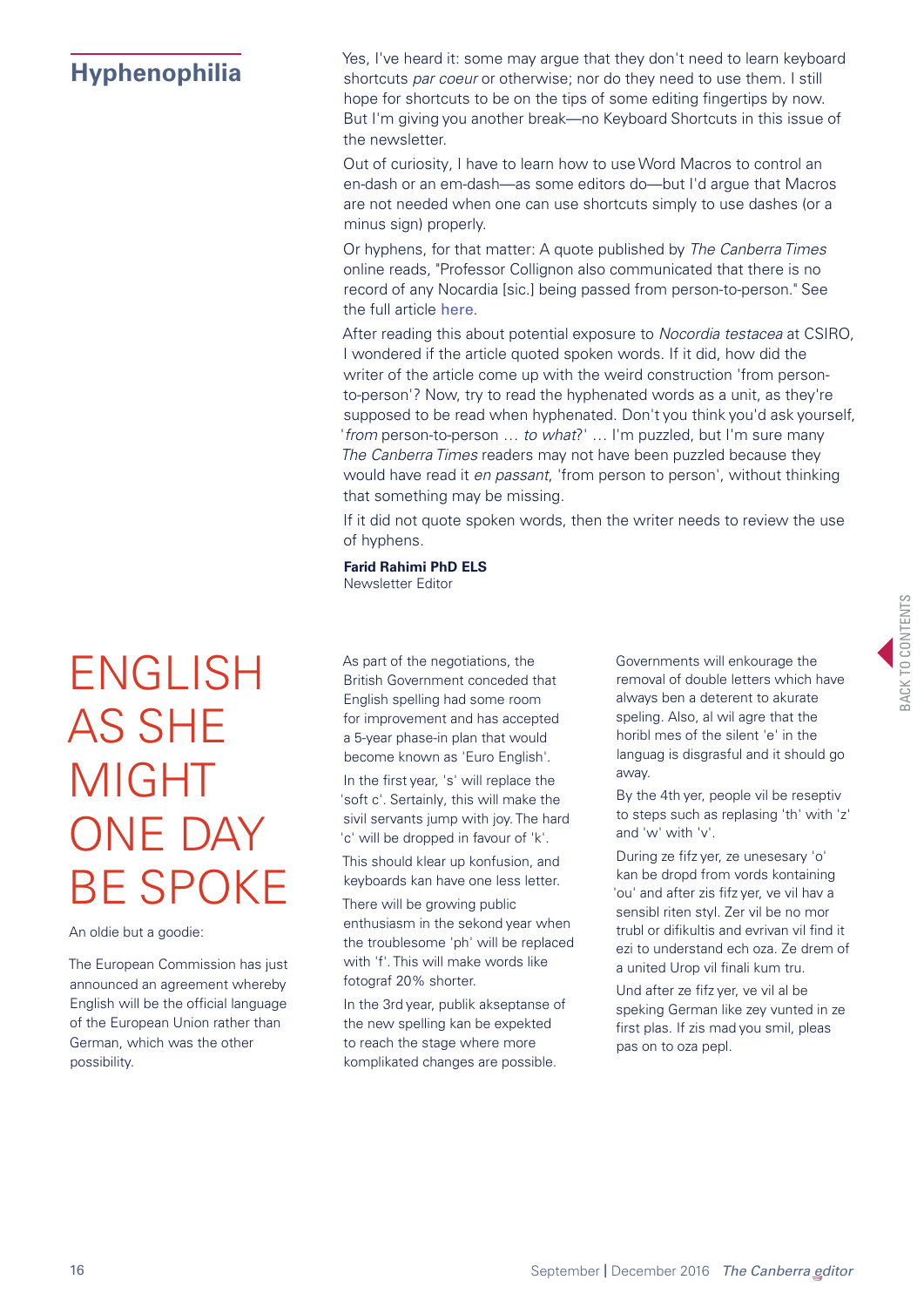<span id="page-16-0"></span>

Once again we present a collection of clever 'sayings' from a 'circular' email that arrived in my inbox, courtesy of my literate garbologist mate in Harden-Murrumburrah. Not recently, I must confess, but in January 2015. No doubt many of you will have received it through one of your own 'e-networks'.

But for those who haven't, or would like to be reminded of the fun we can have with our language, here it is. The email was headed *The philosophy of ambiguity*. Not all of these sayings are ambiguous, but they are clever and play with other idiosyncrasies of the English language.

The spelling should tell you it originated in the USA. I left out a few that didn't make me chuckle or appreciate the cleverness, or were seamier than I thought appropriate.

*Have a safe and joyful Christmas.* 

**Alan Cummine** Immediate Past President I went to a bookstore and asked the saleswoman where the self-help section was. She said that if she told me, it would defeat the purpose.

If man evolved from monkeys and apes, why do we still have monkeys and apes?

Atheism is a non-prophet organization.

What if there were no hypothetical questions?

If a deaf child signs swear words, does his mother wash his hands with soap?

If someone with multiple personalities threatens to kill himself, is it considered a hostage situation?

Is there another word for synonym?

Where do forest rangers go to 'get away from it all'?

What do you do when you see an endangered animal eating an endangered plant?

If a parsley farmer is sued, can they garnish his wages?

Would a fly without wings be called a walk?

If a turtle doesn't have a shell, is it homeless or naked?

Can vegetarians eat animal crackers?

If the police arrest a mime, do they tell him he has the right to remain silent?

How do they get deer to cross the road only at those yellow road signs?

What was the best thing before sliced bread?

One nice thing about egotists: they don't talk about other people.

Do infants enjoy infancy as much as [some!] adults enjoy adultery?

How is it possible to have a civil war?

If one synchronized swimmer drowns, do the rest drown too?

If you ate both pasta and antipasto, would you still be hungry?

If you try to fail, and you succeed, which have you done?

Whose cruel idea was it for the word 'lisp' to contain the letter 's'?

Why are hemorrhoids called 'hemorrhoids' instead of 'assteroids'?

Why is there an expiration date on sour cream?

If you spin an oriental person in a circle three times, do they become disoriented?

Can an atheist get insurance against 'acts of God'?